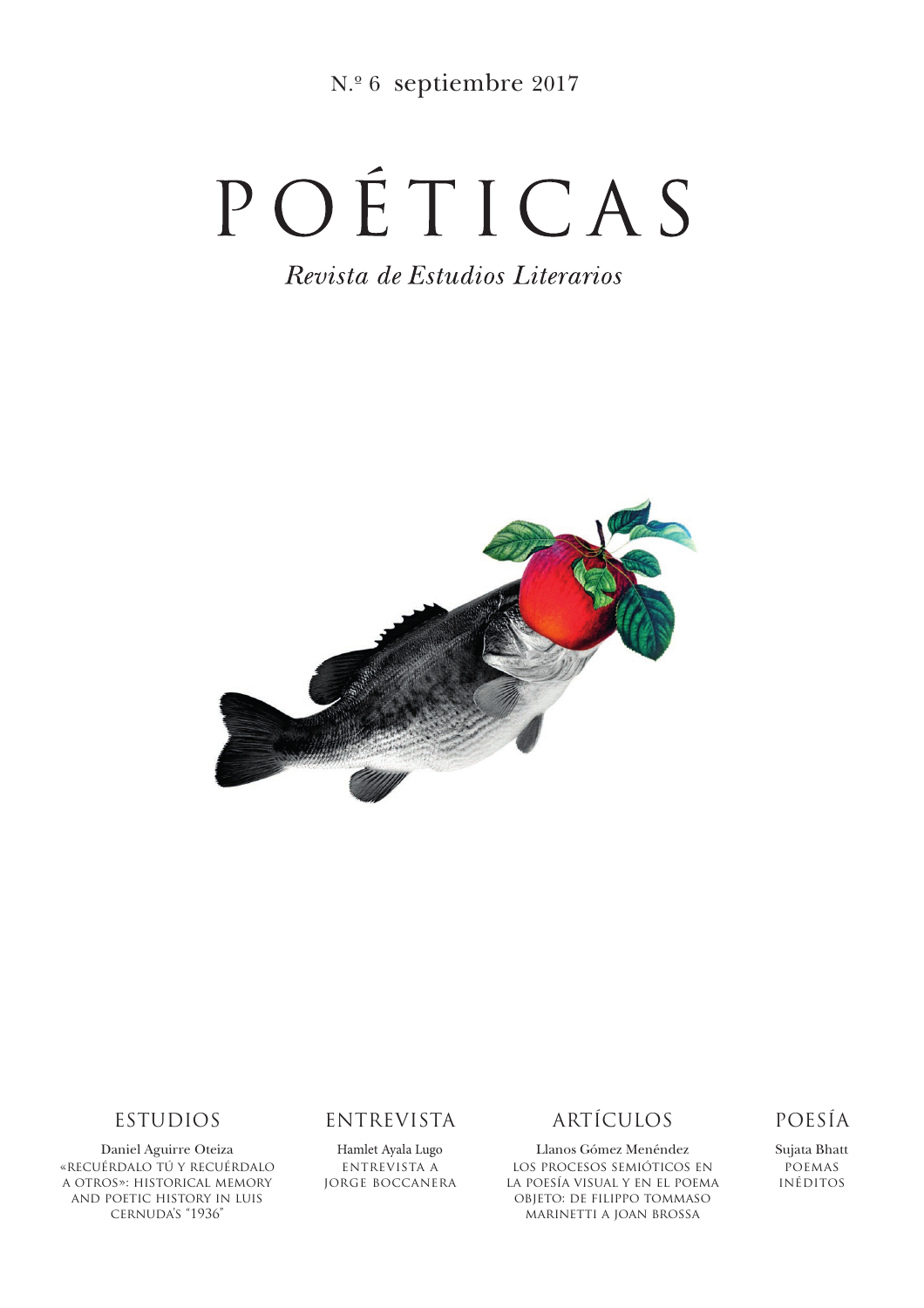#### DIRECTOR:

Anthony Geist University of Washington

#### DIRECTORA ADJUNTA:

Remedios Sánchez Universidad de Granada

JEFES DE REDACCIÓN:

University of Texas at El Paso

Andrea Cote

Pedro Larrea Lynchburg College

#### CONSEJO EDITORIAL:

Alí Calderón Benemérita Universidad Autónoma de Puebla

Ana Merino University of Iowa

Fernando Valverde Emory University

#### COMITÉ DE REDACCIÓN:

Nathalie Handal Columbia University

Edson Faúndez Universidad de Concepción

Gustavo Osorio de Ita Benemérita Universidad

Autónoma de Puebla Víctor Ruíz

Universidad Nacional Autónoma de Nicaragua

Anthony Cella Benedictine University at Mesa

Zachary Ludington The University of Maine

Nauzet Lozano Alvarado Universidad de Las Palmas de Gran Canaria

Rafael Repiso Caballero Universidad Internacional de La Rioja

Francisco Rico Universidad Autónoma de Barcelona

Andrés Soria Olmedo Universidad de Granada

Karen Stolley Emory University

Darío Villanueva Director de la Real Academia Española. Universidad de Santiago de Compostela

Norbert Von Prellwitz Sapienza-Università di Roma

Kevin Young Emory University

Miguel Ángel Zapata Hofstra University

SECRETARIOS:

Fernando Martínez de Carnero Sapienza-Università di Roma

Laura Scarano

CONICET - Universidad Nacional de mar del Plata

#### COMITÉ ASESOR:

Mark Aldrich Dickinson College

Josefa Álvarez Le Moyne College

Antonella Anedda Università della Svizzera italiana

Silvia Bermúdez University of California, Santa Barbara

Francesca Bernardini Sapienza-Università di Roma

Marina Bianchi Università di Bergamo

Franco Buffoni Università degli studi di Cassino

Brad Epps University of Cambridge

Luis Fernández Cifuentes Harvard University

Carolyn Forché Georgetown University Luis García Montero Universidad de Granada

Robert Goddard Emory University

Arturo Gutiérrez Plaza Universidad Simón Bolívar. Venezuela/University of Oklahoma

Allen Josephs West Florida University

Rodolfo Mata Universidad Nacional Autónoma de México

Jean-Michel Maulpoix Université Paris X Nanterre

Gordon E. McNeer University of North Georgia

Julio Ortega Brown University

Marjorie Perloff University of Southern California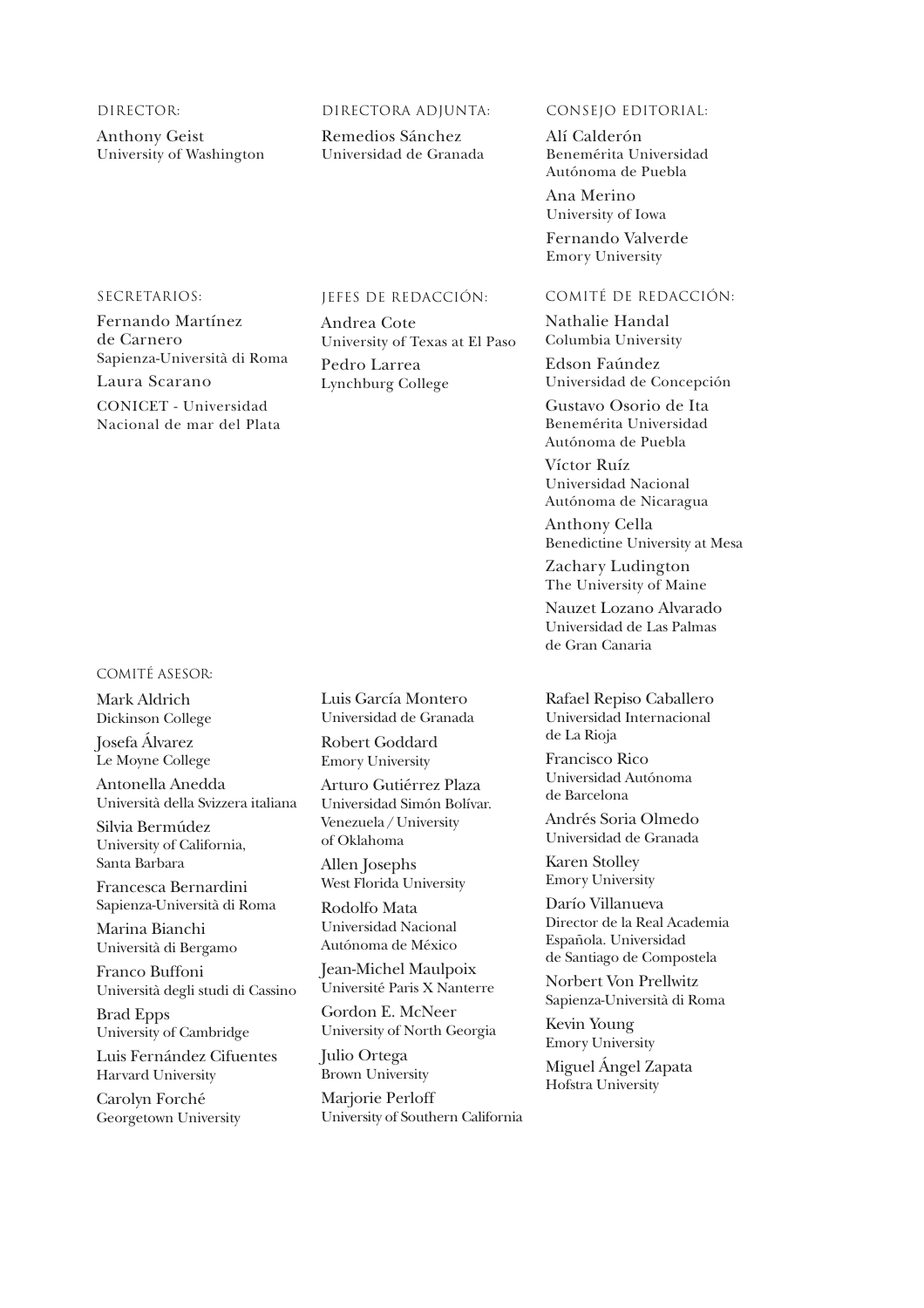# POÉTICAS

*Revista de Estudios Literarios*



# índice

# *Págs.*

| [ESTUDIOS]                                                          |    |     | [ENTREVISTA]                             |
|---------------------------------------------------------------------|----|-----|------------------------------------------|
| Daniel Aguirre-Oteiza                                               |    |     | Hamlet Ayala Lugo                        |
| «RECUÉRDALO TÚ Y RECUÉRDALO<br>A OTROS": HISTORICAL MEMORY          |    | 103 | ENTREVISTA A JORGE BOCCANERA             |
| AND POETIC HISTORY IN LUIS                                          |    |     | [POEMAS]                                 |
| CERNUDA'S «1936"                                                    | 5  | 117 | <b>SUJATA BHATT</b>                      |
| Pablo Muñoz Covarrubias                                             |    |     | [RESEÑAS]                                |
| PRESENCIAS Y AUSENCIAS<br>DE GARCILASO DE LA VEGA                   |    |     | Francisco Morales Lomas                  |
| EN «LA VOZ A TI DEBIDA»                                             |    |     | LA POESÍA DE FERNANDO                    |
| DE PEDRO SALINAS                                                    | 33 | 127 | VALVERDE (1997-2017)                     |
| Gabriel Hernández Espinosa                                          |    |     | Rebeca Castellanos                       |
| DE LA CRISIS DEL VERSO LIBRE                                        |    |     | «LITURGIA DEL ATARDECER:                 |
| AL USO LIBRE DE LAS NUEVAS                                          |    | 137 | UNA JOYA PULIDA POR<br><b>EL TIEMPO»</b> |
| TECNOLOGÍAS EN LA CREACIÓN<br>POÉTICA                               | 69 |     |                                          |
|                                                                     |    |     | Normas de publicación/                   |
| [ARTÍCULOS]                                                         |    | 141 | Publication guidelines                   |
| Llanos Gómez Menéndez                                               |    | 149 | Orden de suscripción                     |
| LOS PROCESOS SEMIÓTICOS EN LA                                       |    |     |                                          |
| POESÍA VISUAL Y EN EL POEMA OBJETO:<br>DE FILIPPO TOMMASO MARINETTI |    |     |                                          |
| A JOAN BROSSA                                                       | 87 |     |                                          |
|                                                                     |    |     |                                          |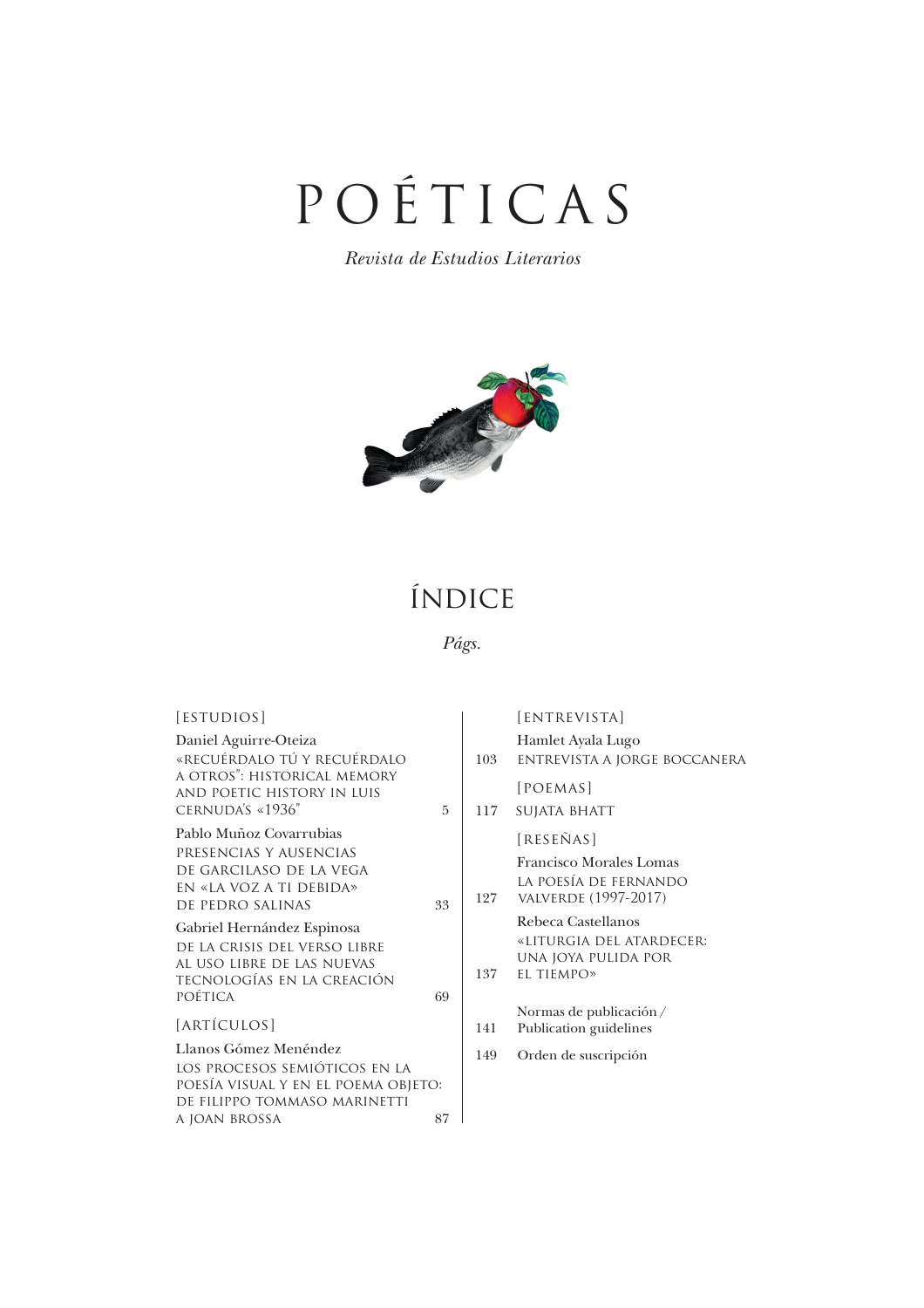# [ESTUDIOS]



Luis Cernuda. Luis Cernuda.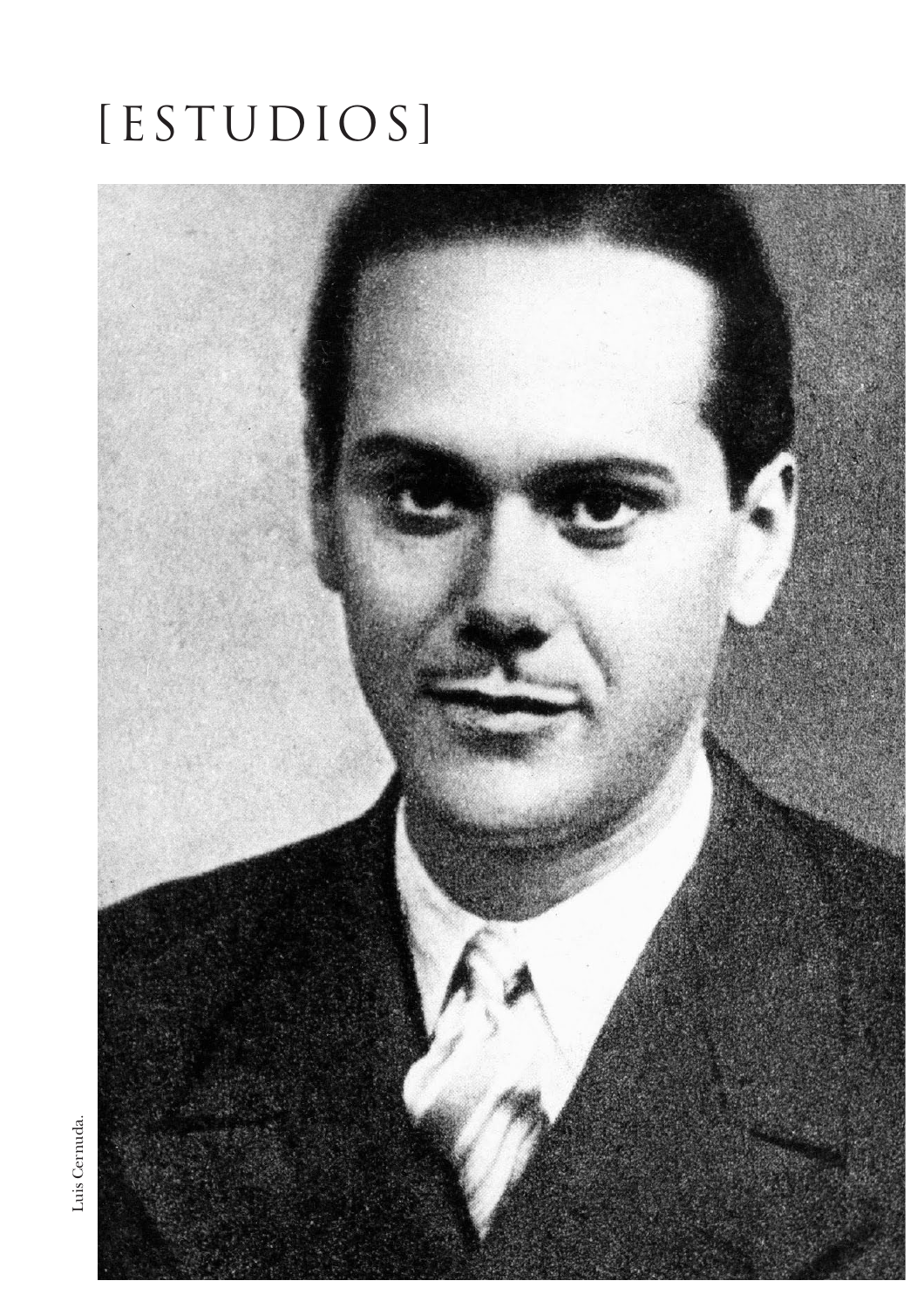# "RECUÉRDALO TÚ Y RECUÉRDALO A OTROS": HISTORICAL MEMORY AND POETIC HISTORY IN LUIS CERNUDA'S '1936'

### Daniel Aguirre-Oteiza Harvard University

daguirre@fas.harvard.edu

#### ABSTRACT

KEYWORDS { Spanish Civil War, Republican Exile, Historical Memory, Lyric }

Luis Cernuda's "Recuérdalo tú y recuérdalo a otros" has become a frequent reference in the debates over historical memory of the Spanish Civil War that have taken place in Spain at least since 2004. Readers tend to treat this poetic line as an authoritative exhortation, and in repeating it, they seem to remember Cernuda and remember Cernuda to others, carrying out the act of remembrance that it demands. This essay explores the value of this act of remembrance. Among the questions this essay asks are: What function do the memorial strategies unique to lyric utterance fulfill in shaping collective memory? What social purposes do poetic testimonies serve in a historical period marked by memory and commemoration?

The verse "Recuérdalo tú y recuérdalo a otros" is arguably a felicitous utterance. It seems to have accomplished what Luis Cernuda envisioned when he wrote it between December 1961 and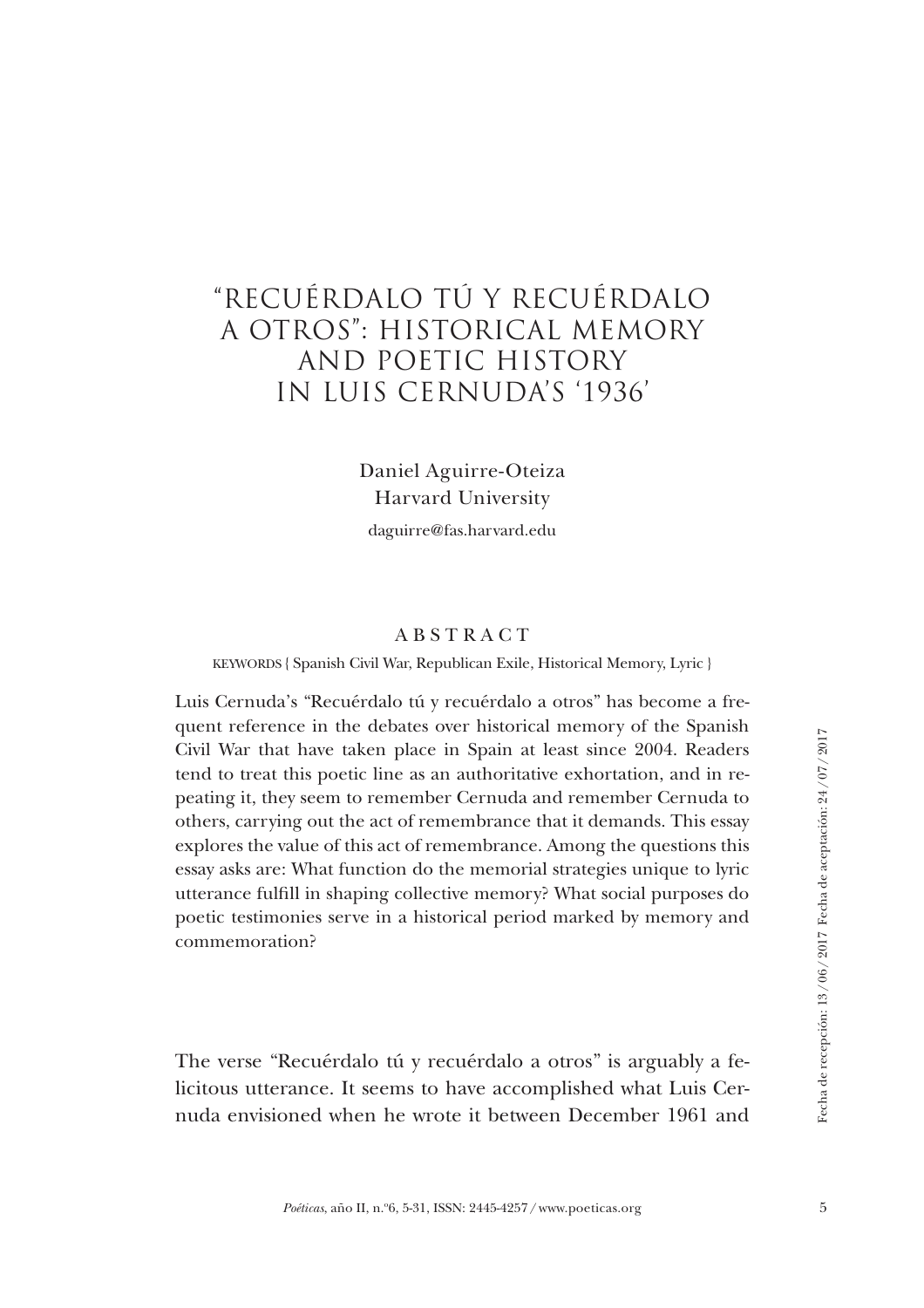April 1962 as the opening line of the poem "1936".<sup>1</sup> The poem was published in *Desolación de la quimera* (1962), Cernuda's last book before his death in Mexico City in 1963, twenty-five years after he left Spain as a consequence of the Spanish Civil War (*Obra I* 544).

En 1961 y en ciudad extraña, Más de un cuarto de siglo Después. Trivial la circunstancia, Forzado tú a pública lectura, Por ella con aquel hombre conversaste: Un antiguo soldado En la Brigada Lincoln.

Veinticinco años hace, este hombre, Sin conocer tu tierra, para él lejana Y extraña toda, escogió ir a ella Y en ella, si la ocasión llegaba, decidió apostar su vida, Juzgando que la causa allá puesta al tablero Entonces, digna era De luchar por la fe que su vida llenaba. Que aquella causa aparezca perdida, Nada importa; Que tantos otros, pretendiendo fe en ella Sólo atendieran a ellos mismos, Importa menos. Lo que importa y nos basta es la fe de uno. Por eso otra vez hoy la causa te aparece Como en aquellos días: Noble y tan digna de luchar por ella. Y su fe, la fe aquella, él la ha mantenido A través de los años la derrota,

Cuando todo parece traicionarla. Mas esa fe, te dices, es lo que sólo importa. Gracias, Compañero, gracias Por el ejemplo. Gracias porque me dices Que el hombre es noble. Nada importa que tan pocos lo sean: Uno, uno tan sólo basta Como testigo irrefutable De toda la nobleza humana. (*Obra I* 544-45)

<sup>1. &</sup>quot;Remember him and remember him to others", Stephen Kessler's translation, is less ambiguous than the original Spanish line. The complete poem follows:

Recuérdalo tú y recuérdalo a otros, Cuando asqueados de la bajeza humana, Cuando iracundos de la dureza humana: Este hombre solo, este acto solo, esta fe sola. Recuérdalo tú y recuérdalo a otros.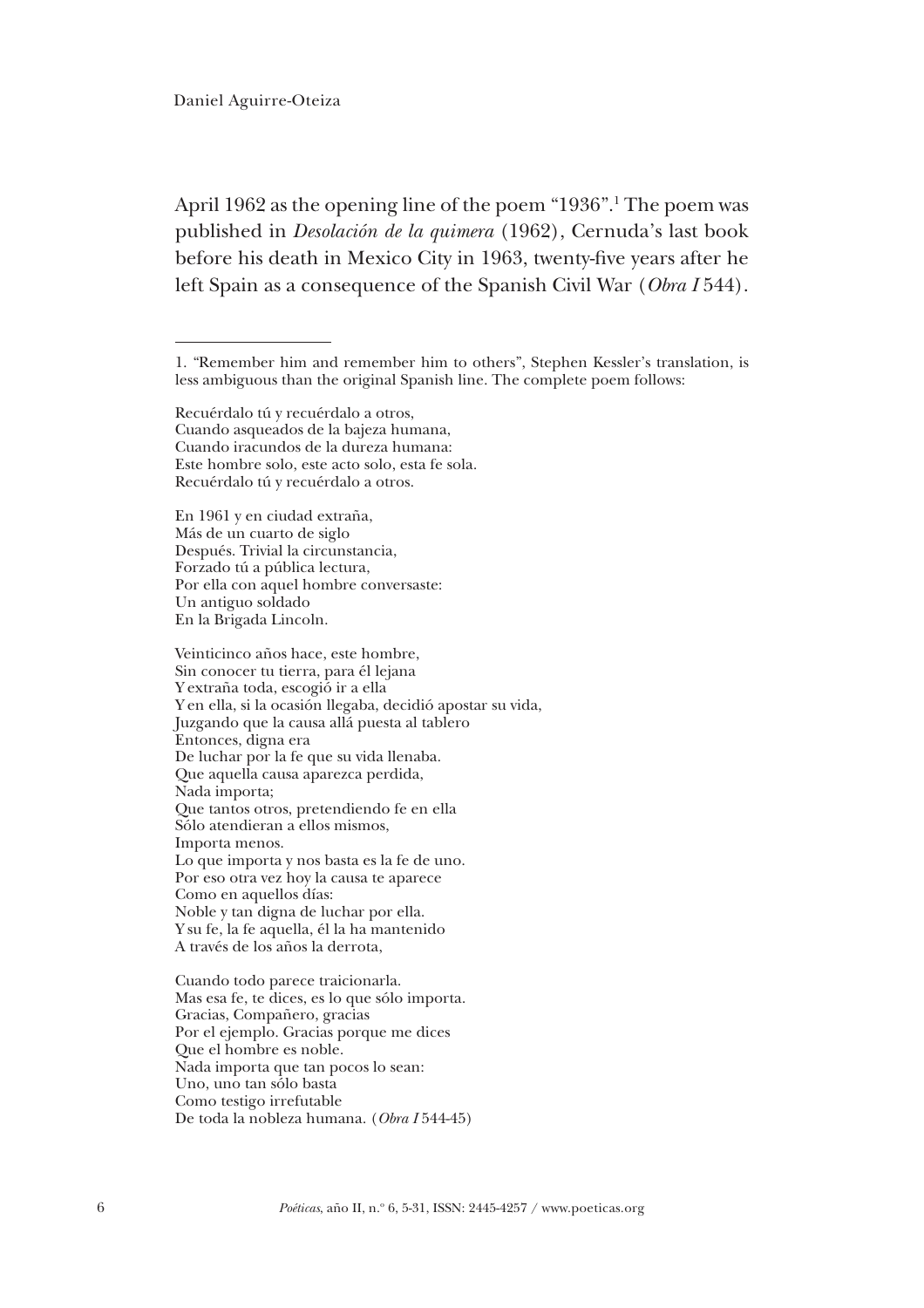More than fifty years after its initial publication, Spanish readers continue to repeat this line as an authoritative exhortation. In doing so, they remember Cernuda and remember Cernuda to others, carrying out what the line demands over and over again.

But is this all that "Recuérdalo tú y recuérdalo a otros" demands? Apart from its author, whom or what does Cernuda's line ask the reader to remember? 1936 was, of course, the year that a military uprising challenged the legitimate Spanish Republican government, resulting in the Civil War. Cernuda's poem evokes a meeting some twenty-five years later in Los Angeles, California. The other party to that meeting is an "antiguo soldado", an anonymous former member of the Abraham Lincoln Brigade, the group of international volunteers who went to Spain in 1937 to fight General Francisco Franco's rebel forces.

The soldier is referred to as an "hombre" three times in "1936". This man chose to "apostar su vida" in the speaker's "tierra", which was "lejana/[y] extraña" to him. The poem demands that the reader preserve the memory of "este hombre solo", who was unlike "tantos otros" who "[s]ólo atendier[o]n a ellos mismos". The soldier's singularity is emphasized by the persistently anaphoric deictics that situate and isolate objects of remembrance: "Este hombre solo, este acto solo, esta fe sola". The soldier, who has been referred to in the third person, with varying degrees of distance, as "este hombre" and "aquel hombre", is then made discursively present through the use of the second person and apostrophized as a "compañero".

And yet the last stanza generalizes this "compañero", making him a representative of the human collective or an indicator that "el hombre es noble". The poem ends gnomically, stressing man's universality through the individuality of the solitary witness: "Uno, uno tan sólo basta/Como testigo irrefutable/De toda la naturaleza humana" (*Obra I* 544-45). What forms of memory, then, did Cernuda enlist in writing "1936"? How do these forms of memory mold the figure of the irrefutable witness? To what extent do these forms of memory shape the historical readings that "1936"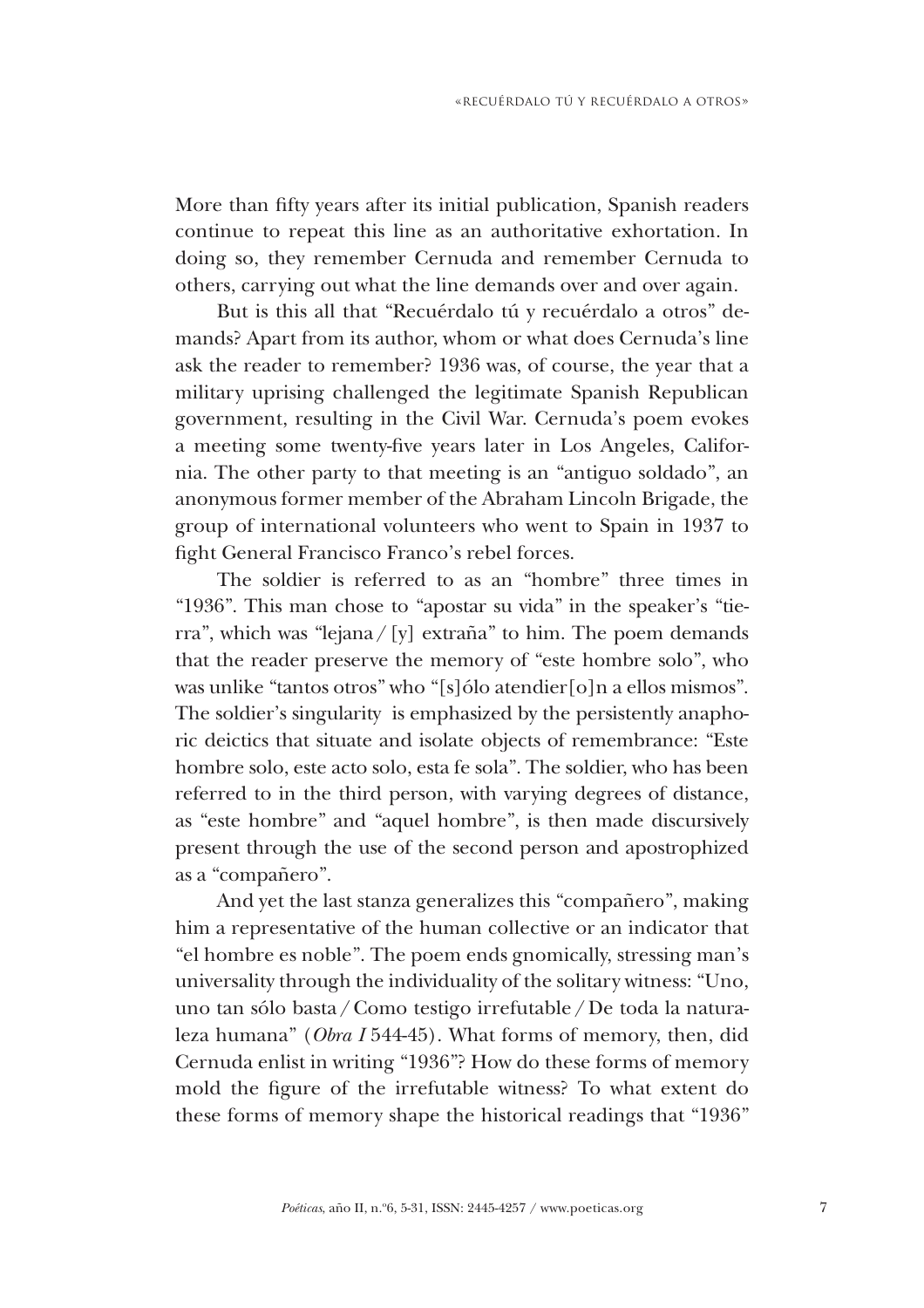seems to encourage today, in a moment of debate over the value of collective memory?

Immediately following "1936" is the last poem of *Desolación de la quimera*, "A sus paisanos". In it, the speaker, an exiled writer, worries that he may be forgotten in Franco's dictatorial Spain: "soy, sin tierra y sin gente,/Escritor bien extraño; sujeto quedo aún más que otros/Al viento del olvido que, cuando sopla, mata" (*Obra I* 547). "A sus paisanos" addresses the potential "testigos" of the speaker's "existencia y su trabajo", the fellow countrymen who could cast him and his work "afuera / [d]e la memoria" in their "corazón" and "mente" (*Obra I* 547). Both "1936" and "A sus paisanos" depict a solitary stranger who risks his life in a strange land, but they stage the tensions between memory and history, and between individuality and collectivity, from different angles and bring *Desolación de la quimera* and Cernuda's poetic *oeuvre* to a decidedly memorable close.

The phrase "Recuérdalo tú y recuérdalo a otros" has had tangible social effects as a speech act, or an utterance with the illocutionary force to join words to actions. This is demonstrated by its numerous public readings since Franco died in 1975 and Spain transitioned from dictatorship to democracy. Through this act of remembrance, readers bring the poem's speaker to life as a cognitive, affective, and ethical subject, animating the connections between memory and history, and individuality and collectivity, that Cernuda's last poems encourage (Gaylord 8). "Recuérdalo tú y recuérdalo a otros" is thus a felicitous utterance, at least to the extent that, in promoting the collective memorialization of Spain's solitary poet *par excellence*, the line fulfills the desire expressed by Cernuda's poetic persona, an exiled poet deeply concerned about the future of "su trabajo" (Harris, *Luis Cernuda* 10-14). As Cernuda's countrymen recite his poetry, they keep him and "su trabajo" in their "corazón" and "mente" and become "testigos" to his "existencia" as a poet (*Obra I* 547).

But "1936" also asks the reader to remember another figure, the anonymous soldier and so-called irrefutable witness who gave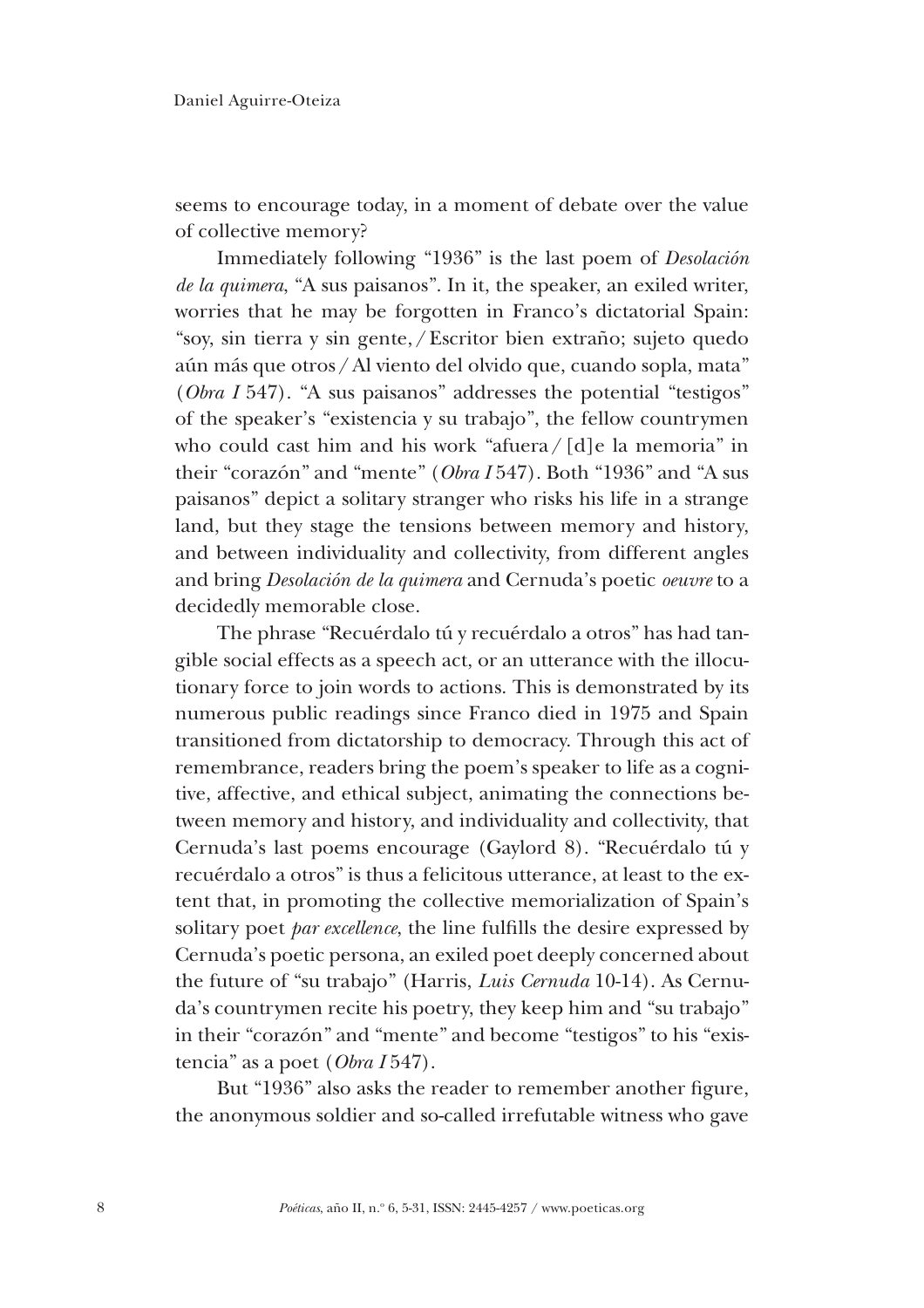evidence of "toda la nobleza humana" through his "fe" and the "acto" of fighting for a "causa" worth dying for. Unlike Cernuda's poetic persona, this figure is hardly remembered in Spain nowadays. Both the poem and a letter that Cernuda wrote to Carlos Otero in December 1961 describing the encounter in Los Angeles extol the faith that drove the old soldier to fight for his cause, but they do so in vague terms (*Epistolario* 982-83).<sup>2</sup> This referential vagueness is not uncommon in Cernuda's poetry, even his clearly historicallyoriented pieces like the elegies that he wrote between 1937 and 1940 in war-torn Spain and his uncertain first years of exile in Great Britain. As we will see, this referential vagueness extends to the way "Recuérdalo tú y recuérdalo a otros" is publicly repeated and therefore remembered in twenty-first-century Spain, an aspect that complicates the interpretation of the forms of memory that the poem encourages.

Even when "Recuérdalo tú y recuérdalo a otros" is excerpted from "1936" and recast as a standalone exhortation in a different historical framework, the soldier seems to disappear behind the relatively depersonalized figure of a collective representative. This anonymizing recontextualization is most notable in *Recuérdalo tú y recuérdalo a otros*, the Spanish translation of *Blood of Spain*, the landmark oral history of the civil war. The book contains the testimonies of more than 300 survivors of the armed conflict, which British historian Ronald Fraser collected between 1973 and 1975. When it was published in Spain and Great Britain in 1979, four years after Franco's death, the book was promoted as a "systematic oral history by eyewitness participants on both sides" (Fraser, *Blood*). Although the entire first stanza of "1936" (including the phrase "este hombre solo") was quoted as an epigraph, Fraser's book never mentions the soldier.<sup>3</sup> As a result, Cernuda's line be-

<sup>2.</sup> In his 2011 biography of Luis Cernuda, Antonio Rivero Taravillo simply quotes Cernuda's letter to Otero, without mentioning the soldier (317-18).

<sup>3.</sup> The 1997, 2001, and 2007 Spanish-language editions quoted only the first line of the poem, anonymizing the old soldier even further. All editions, however, include Cernuda's name and the titles of his poem and his last book.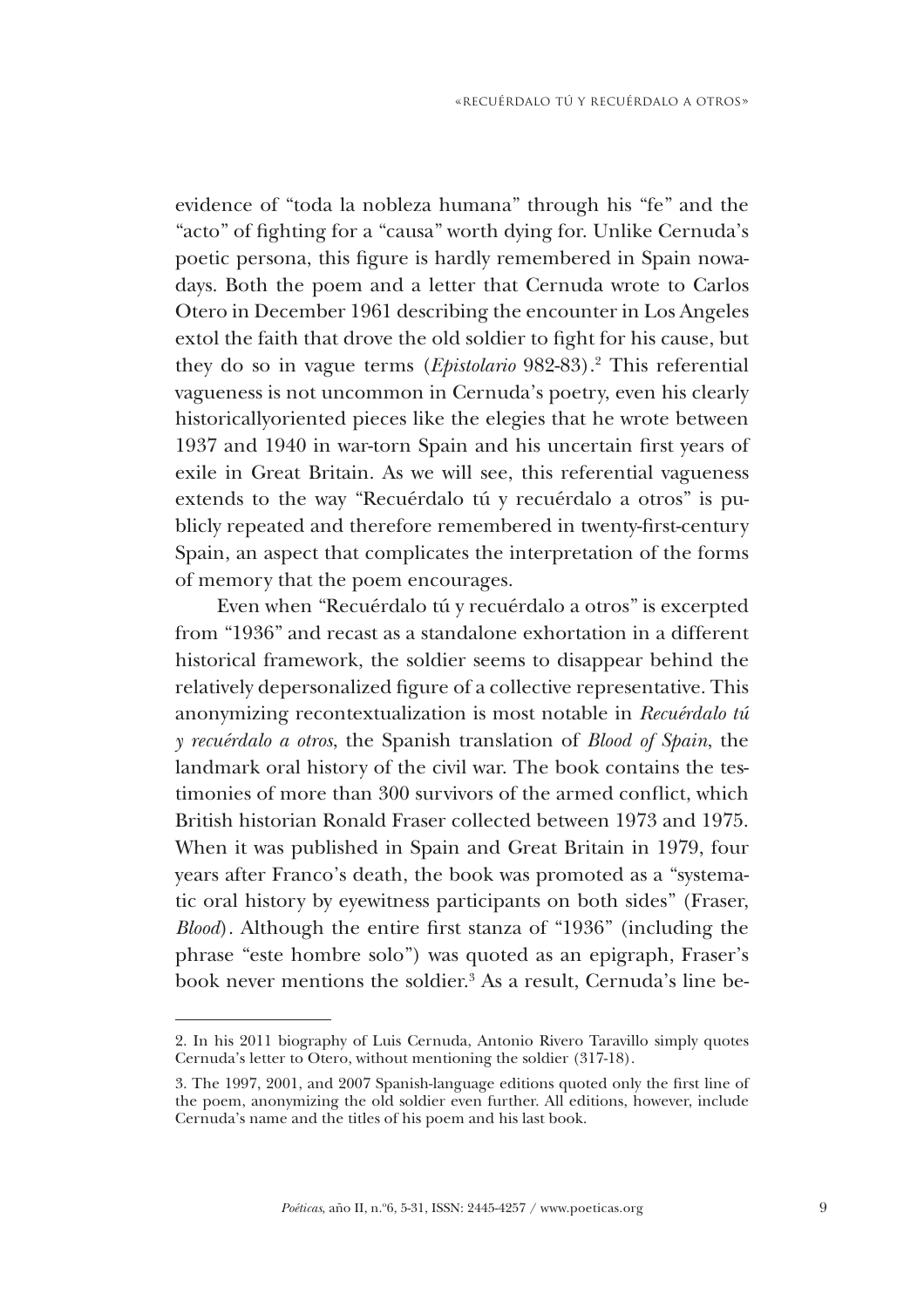came a somewhat abstract injunction to remember the war in general.4

Some thirty years after the publication of Fraser's collection of testimonies, "Recuérdalo tú y recuérdalo a otros" was frequently quoted in the debates over the Law of Historical Memory that took place in Spain between 2004 and 2007 (Richards 353).<sup>5</sup> In 2006, Carlos Castilla del Pino—the writer, neurologist, and psychiatrist who was also an eyewitness to killings committed by both sides of the conflict and a highly respected therapist of war survivors—published an oped titled "El uso moral de la memoria" in *El País*, the most widely-read Spanish newspaper. In it, Castilla advocated for the recovery of the so-called historical memory of those who had been forced to silence their experience of Francoist repression. He argued that these victims needed to be remembered so that they did not die twice: "ser recordado es una forma de existencia, en vida pero también después de haber vivido. Sólo cuando se es olvidado por aquellos que nos recordaban, o cuando éstos han perecido, se puede afirmar que inexistimos" (*n. pag.*).

In defining identity and existence in terms of memory, Castilla echoed the fear articulated by the speaker in "A sus paisanos" that the "viento del olvido" would kill him once the "testigos" to his "existencia" cast him and his work "afuera de la memoria" (*Obra I*

5. The debate over the historical memory of the Spanish Civil War and Francoist period gathered momentum at the beginning of the twenty-first century (Graham 141).

<sup>4.</sup> *Blood of Spain* has been criticized for anonymizing the eyewitness accounts. Although the witnesses' names are listed under the heading "relación de personas entrevistadas" in Fraser's "otherwise groundbreaking" oral history, Jo Labanyi has argued that, because of "its mingling of historical narrative and first-person accounts", the reader is "not sure who is speaking" (196).

The English edition did not include Cernuda's lines, instead quoting ten lines from Bertolt Brecht's "Questions From a Worker Who Reads" (27). Ironically, the subtitle of the prologue to the 1997 Spanish edition was "(Especialmente) para aquellos demasiado jóvenes como para recordar", underscoring the non-specific quality of its injunction to remember the war. *Blood of Spain* was first published in 1979, the year that marked the beginning of the so-called *desencanto*, "the mood of political disenchantment/disappointment which prevailed in Spain in the later years of the transition period (1979-1982)" to democracy (Labanyi and Graham 312). According to José Colmeiro, during this period, memory "came to occupy a residual space with a sense of nostalgia for a utopian future indefinitely postponed" (25). A 2016 Spanish reissue confirms the current relevance of Fraser's book in Spain.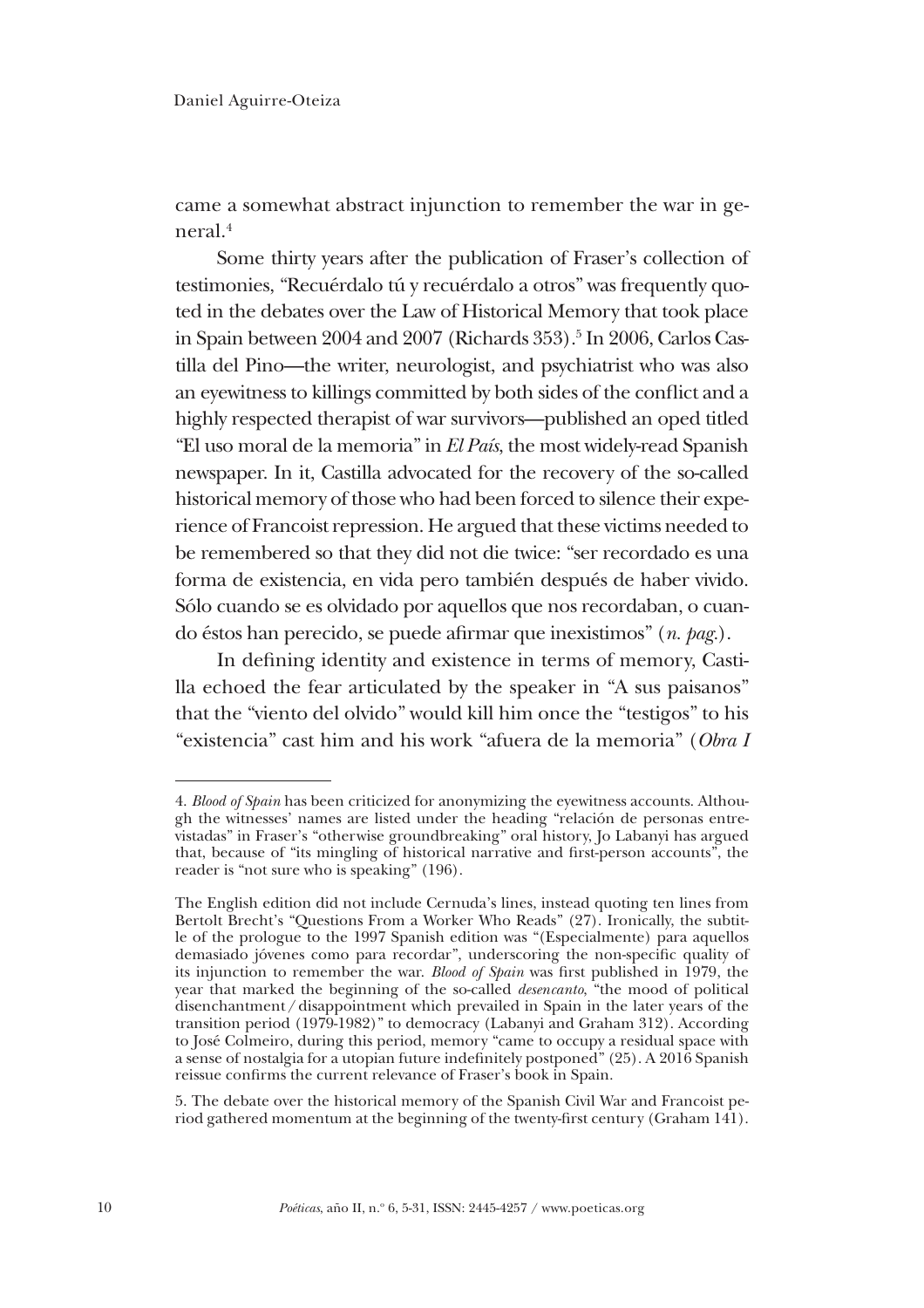547). According to Castilla, the moral basis for the recovery of historical memory was "la constancia ¡cuando menos! de los nombres y apellidos de los que vivieron el drama" (*n. pag.*). To emphasize the social value of both the "derecho a la memoria" and the "deber de recordar", the therapist quoted Cernuda's line, "Recuérdalo tú y recuérdalo a otros". Although Castilla did not mention the soldier let alone by name—that the verse also asks the reader to remember, he nonetheless highlighted the mnemonic power of Cernuda's line to remind readers of their duty to remember.

As proof of this mnemonic power, in 2010 the words "Recuérdalo tú y recuérdalo a otros" were chosen to be inscribed on a memorial in a Zaragoza cemetery to honor 3,543 Republican victims of repression between 1936 and 1946 (Valero). This memorial, which was designed in the Spanish regional capital with unanimous political support, was the first to commemorate victims individually. Cernuda's name appears under the first line of "1936" and separate plaques list each victim's name and execution date, when known. This specificity brings the anonymity of the unmentioned "antiguo soldado" into relief. Significantly, Julián Casanova, the historian at the University of Zaragoza commissioned to establish the victims' identities and the circumstances of their deaths, rephrased Cernuda's line in his 2012 obituary of Ronald Fraser in *El País*: "Yo lo recordaré y se lo recordaré a otros" (*n. pag.*).

Other renowned Spanish writers have also resorted to "1936" to make general statements of political value in widely distributed Spanish newspapers such as *El País* and *El Mundo*. Antonio Muñoz Molina, a writer who is publicly committed to promoting the cultural productions of exiled writers, stressed the "justeza del mandato" in Cernuda's line in 2012: "Porque la manipulación política se sustenta muchas veces en la manipulación del pasado, es importante que los que han vivido una época se esfuercen en recordar y en contar cómo fue". Rather than attempting to remember the Spanish Republican exile, Muñoz Molina sought to denounce the "políticas oficiales de la memoria" for distorting the cultural ties between Spain and Catalonia (*n. pag.*).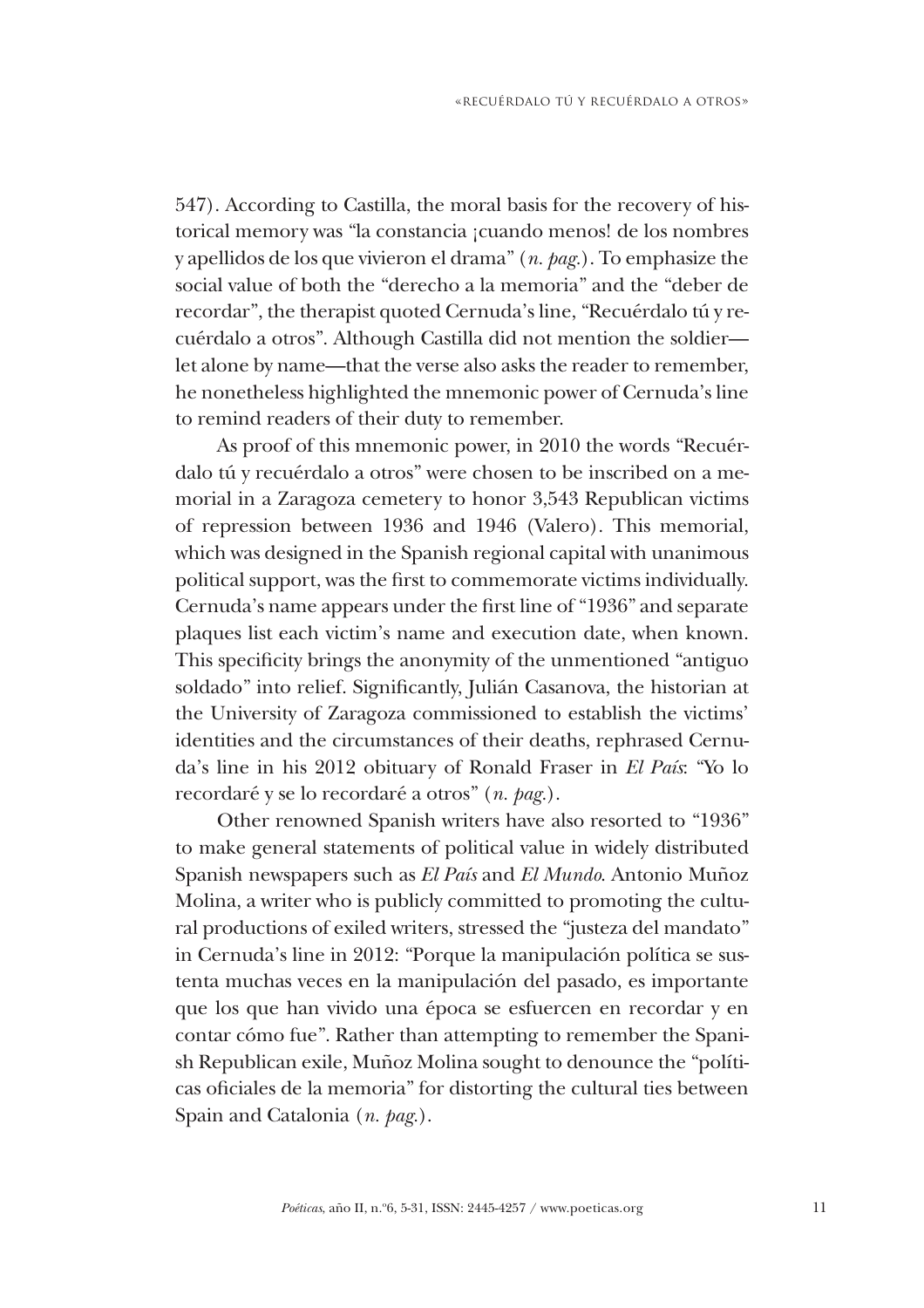In 2000, Luis García Montero, a left-wing politician and best-selling poet who has supported efforts to remember the history of repression in Spain, described "el ejemplo moral de un antiguo soldado de la Brigada Lincoln", in Cernuda's poem as an example of "la fuerza de la escritura para conservar la memoria histórica" (*Sexto* 253-54). In 2013, García Montero reiterated that Cernuda's poem, "dedicado a un luchador republicano", is a reminder that "la dignidad de la conciencia individual es imprescindible". To García Montero, this reminder is especially necessary today, when capitalism has become one of the "enemigos más poderosos" of individual conscience ("De mayor" *n. pag.*).<sup>6</sup> Thus, reframed in early twenty-first century Spain, Cernuda's line tends to be de-historicized or, rather, re-historicized, serving whoever quotes it as a placeholder for whatever readers "should" remember in their own historical context, including that of the debates over the historical memory of the Spanish Civil War. Even the very occasional references to the anonymous soldier seem to serve this purpose.7

This kind of anachronism appears to be the unavoidable fate of any literary text that manages to outlast its original context (Compagnon 10, 27). It is nonetheless a striking development for a poem so deeply grounded in specific historical circumstances. Could it be that the sheer mnemonic power of "1936" runs counter to its historical underpinnings? What forms of historical time does it elicit if readers remember the line today, more than fifty years after it was written, without forgetting Cernuda's warning that the "viento del olvido" may kill his poetic speaker? What must readers remember to keep Cernuda and "su trabajo" from being cast out of "la memoria", or, in other words, to become "testigos" to his "existencia y su trabajo", testifying not just to Cernuda's history but also that of his poetic persona? (*Obra I* 547). In short,

<sup>6.</sup> For more on García Montero's view of historical memory, see Cruz and Morgado.

<sup>7.</sup> In a 1996 *El País* article titled "¡Ya se fueron!", literary critic Miguel García Posada, paraphrasing "1936" and its first line, did lament that Spain had paid almost no "homenaje perdurable" to the soldiers of the International Brigades.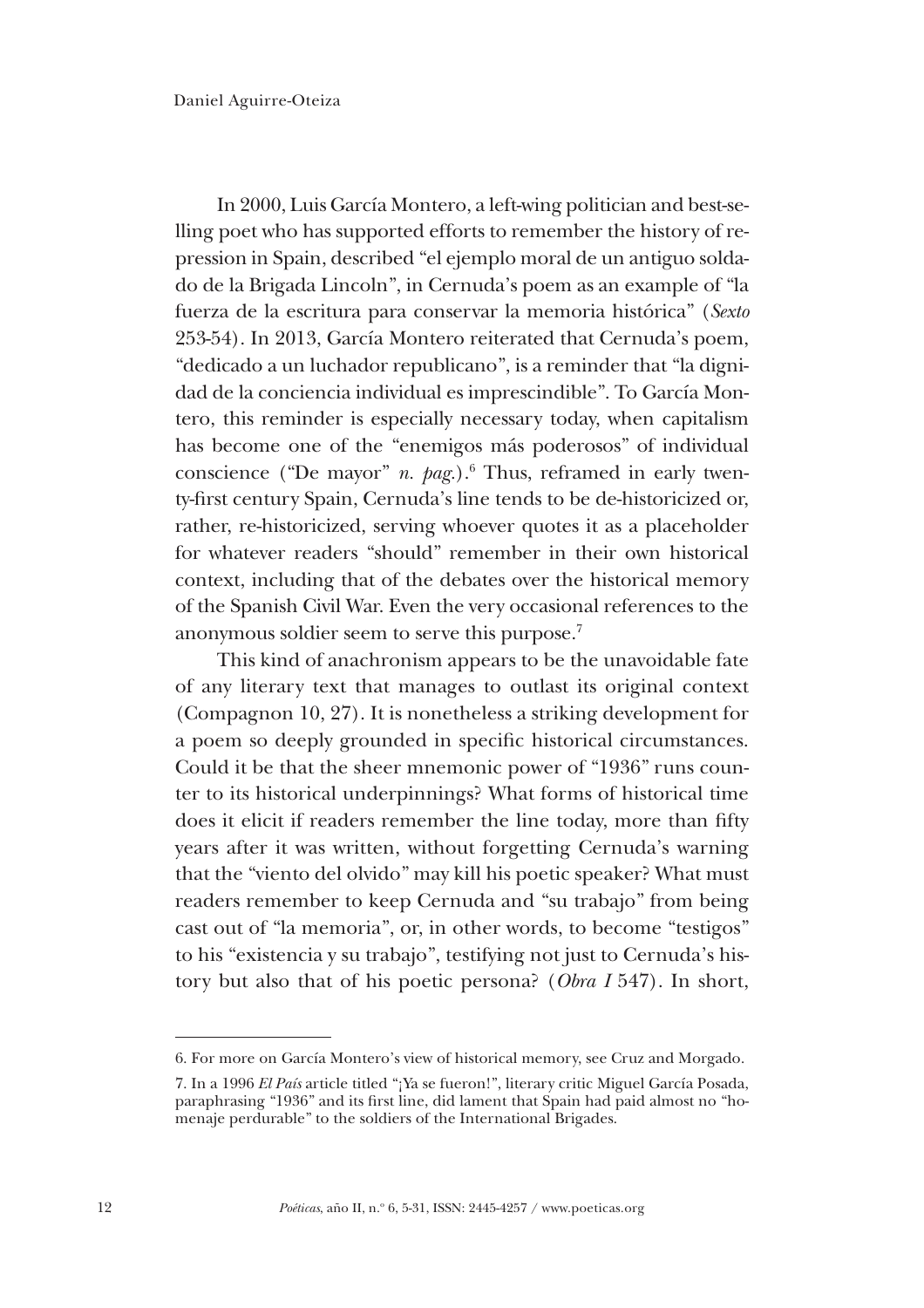what remembrance does "1936" encourage if it is read as both history and poetic history?8

Prominent critics have read "1936" as a mimesis of the thoughts and affects of a persona created in the text by the poet, or a dramatic monologue. García Montero has written about its "construcción de un personaje moral" (*Sexto* 248). As a dramatic monologue, "1936" invites the reader to remember the moral value specifically exemplified by an anonymous former soldier that the narrator of the poem describes.9 But "1936"—and specifically its frequently-quoted opening line—also contains elements that complicate understanding the poem as the simple representation of a past anecdote as told by a narrator. For instance, the poem's memorial speech act pivots on the contrast between an opening expression of disgust and anger at the "bajeza humana" and a closing expression of acclaim and gratitude for "toda la nobleza humana": "Gracias, compañero, gracias/Por el ejemplo. Gracias porque me dices/Que el hombre es noble./Nada importa que tan pocos lo sean:/Uno, uno tan sólo basta/Como testigo irrefutable/De toda la nobleza humana" (*Obra I* 544-45). "1936" seems a clear example of classical oratory in its articulation of a moral opposition between virtue and vice, which Aristotle called the main topics of invention in epideictic rhetoric (book 1, chap. 9). Cernuda's poem, a song of praise and thanksgiving that deploys the topical and sonic opposition between nobleness and baseness, is paradigmatically epideictic.

Jonathan Culler has argued that epideictic rhetoric is a key to understanding lyric not as "a world-creating fiction", or dramatic monologue, but rather as a "real-world utterance" (*Theory*

<sup>8.</sup> As Antoine Compagnon has explained from a hermeneutic standpoint, "[t]he answer brought by the text depends on the question we pose it from our historical vantage point, but also from our capacity to reconstruct the question to which the text is responding, for the text is equally in dialogue with its own history" (42). See Timothy Bahti for an analysis of the impossibility of reading lyric poem—or any literature—without reading "their tradition, their constitution and handing-down through writing, rewriting, reading, and re-reading" (7).

<sup>9.</sup> See also Gracia and Ródenas, Faber, and Blanco Aguinaga, Rodríguez Puértolas, and Zavala. García Montero's interpretation of the poem recalls Jaime Gil de Biedma's reading of Cernuda's *personae*, which is analyzed below.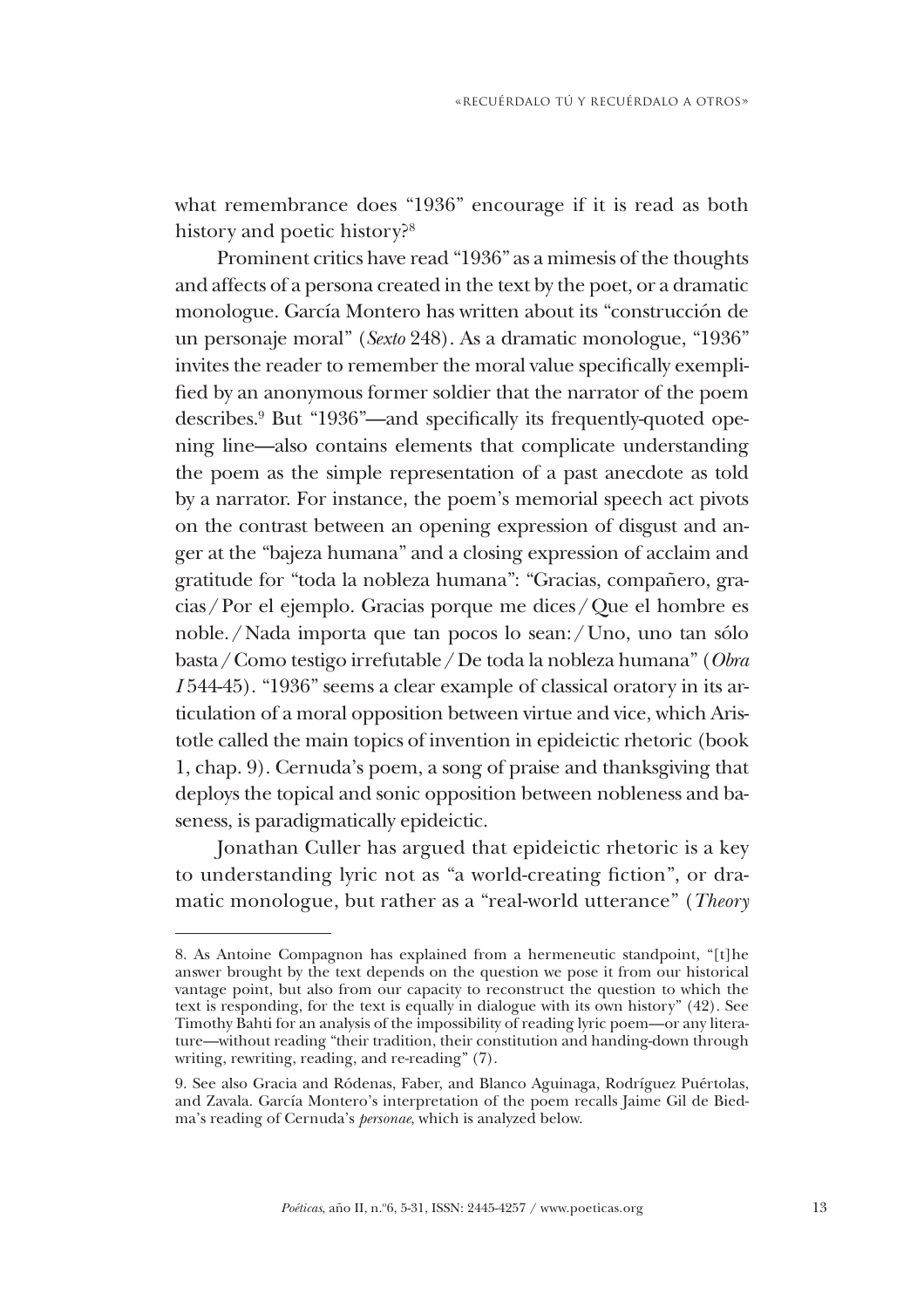127). Aside from praise or blame, this epideictic component involves "language as action" and comprises multiple statements of value about the world at large (Culler, *Theory* 128). In this light, "1936" is not just a morality tale told through a dramatic monologue, but a lyric utterance that makes a real-world statement of value about the general need to remember.<sup>10</sup> The effectiveness of Cernuda's poem as a speech act is demonstrated by the fact that its opening line has become a capacious placeholder, used in different contexts for various purposes. In fact, even those readers who interpret "1936" as a dramatic monologue about specific historical circumstances tend to remember the poem as lyric utterance.

If "1936" is read as lyric utterance, its epideictic force as a statement of value is bolstered by those elements that a conventional mimetic explanation would tend to ignore: the intertextuality of its references, its use of the present tense, and the materiality of its language (Culler, *Theory* 118-19).<sup>11</sup> As we will see, intertextuality, the present tense, and materiality are central elements of the statement of value that "1936" asks the reader to share: the need to remember a noble (but lost) life-or-death cause, and the faith of a solitary individual in that cause. In recurring and self-reflexive fashion, the lines of "1936", and most prominently its opening verse, use the mnemonic devices of the lyric to persuade the reader of the value of its remembrance. Only the sheer mnemonic force of her or his statements can make a witness irrefutable, particularly when there is no factual evidence to support her or his account. Testimony is rendered more or less credible by its strength as lyric utterance.

<sup>10.</sup> As Barbara Cassin has explained, epideixis consists in performatively "making use of accepted values to propose new ones". To that end, epideixis involves "moving, not from being to speaking about being", but rather "from speech to its effect" (1038).

<sup>11.</sup> Culler has argued against reading lyric as dramatic monologue because "[t]his model ignores or reduces, with its normalizing novelizing, the characteristic extravagance of lyric on the one hand and its intertextual echoes on the other; and it neglects all those elements of lyric— including rhyme, meter, refrain—not imitated from ordinary speech acts" (*Theory* 118-19). According to Bahti, "transhistorical, interlingual, cross-generic appropriation and recasting of literary materials" is unique not to lyric but to Western literature as a whole (227-28).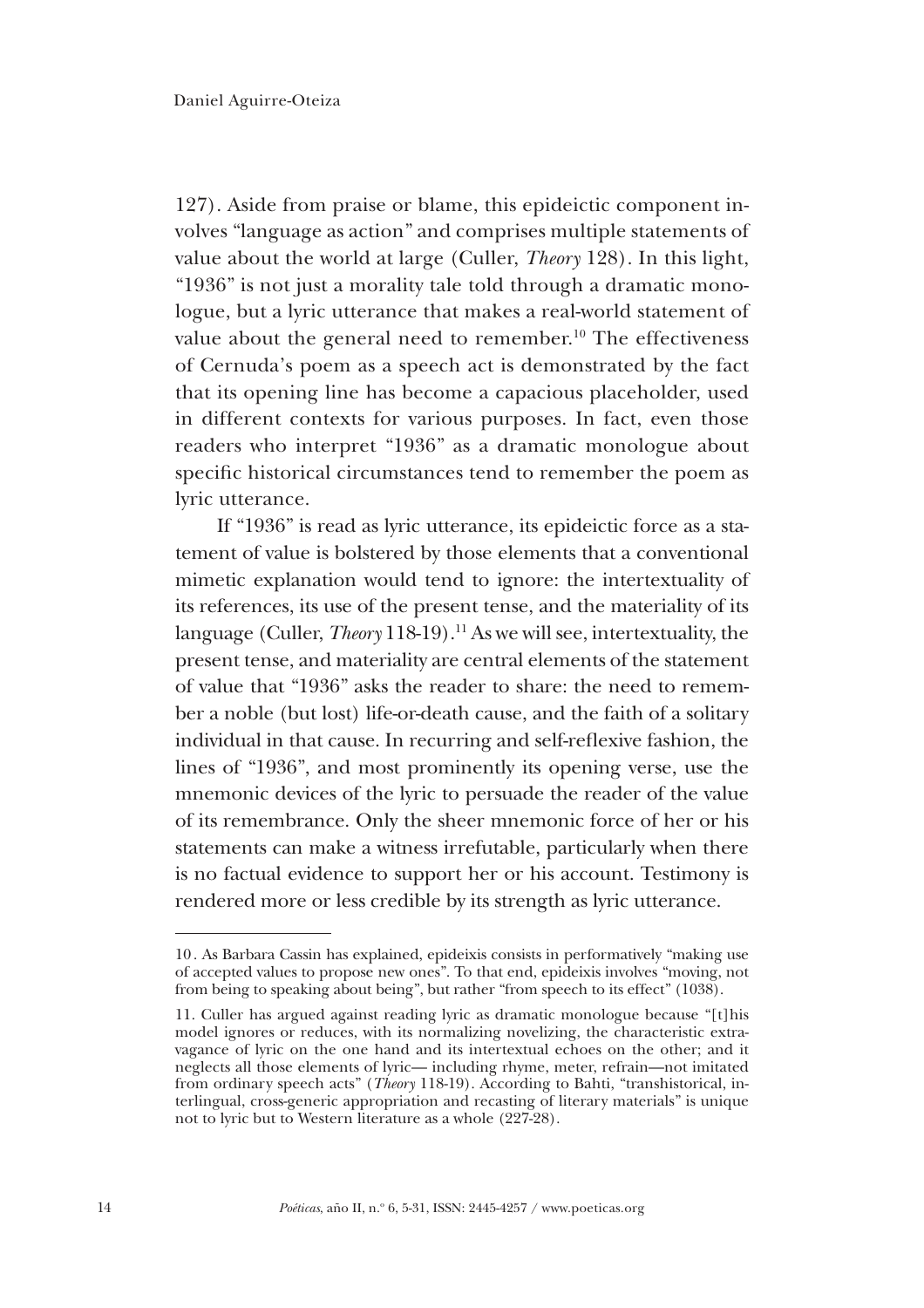The line "Recuérdalo tú y recuérdalo a otros" can refer to "el ejemplo" of the soldier's "fe", which the speaker gives as the reason for his gratitude. "Fe", appearing seven times in "1936", is the most reiterated noun in the poem, and perhaps, therefore, the most likely to be remembered. The soldier—who "decidió apostar su vida" because of "la fe que su vida llenaba"—has kept "su fe, la fe aquella, . . ./A través de los años, la derrota,/Cuando todo parece traicionarla". And that "fe" is "lo que sólo importa", concludes the speaker before thanking the soldier for his "ejemplo". "Esta fe sola" is not only one of the objects of remembrance singled out in the exhortative opening stanza of "1936", but also, given the specificity accorded by the demonstrative and qualifying adjectives "este" and "solo", it is arguably the very thing worth remembering (García Montero, *Sexto* 254-55).

The epideictic force of "1936" as a statement of value rather than the narrative mimesis of a past anecdote requires the reader to remember similar utterances and Cernuda's poetry intertextually, albeit incompletely or disjointedly. That is, the poem's mnemonic power relies on the reader to remember its poetic history. Indeed, Cernuda built his poetic persona around a solitary individual who keeps his faith in a righteous but lost cause. This sort of "fe" is clearly echoed in another historically-oriented poem from *Desolación de la quimera*, "Díptico español". That poem's speaker emphasizes his sense of alienation from his "tierra" and his individual experience as a human being. Having learned "[e]l oficio de hombre duramente", and putting his own "fe" in "él", he refuses to return to his homeland, "cuya fe, si una tiene, dejó de ser mía" (*Obra II* 503). In *Ocnos*, Cernuda's mythopoetic autobiography written between 1949 and 1961, the poet also resorts to "fe" to establish a similar contrast, this time through an opposition between the poet and the Christian: "cuando el poeta adquiere o recobra la fe, lo que el cristiano quiera decir, como cristiano, acaso no interese al poeta, como poeta" (*Obra II* 607). Cernuda's "fe" is, in this light, the faith of a poet.<sup>12</sup>

<sup>12.</sup> Important scholars of Cernuda's work have emphasized his fidelity to the poet's fate (Harris, *Luis Cernuda* 36, 164-65, 166; Sicot 41).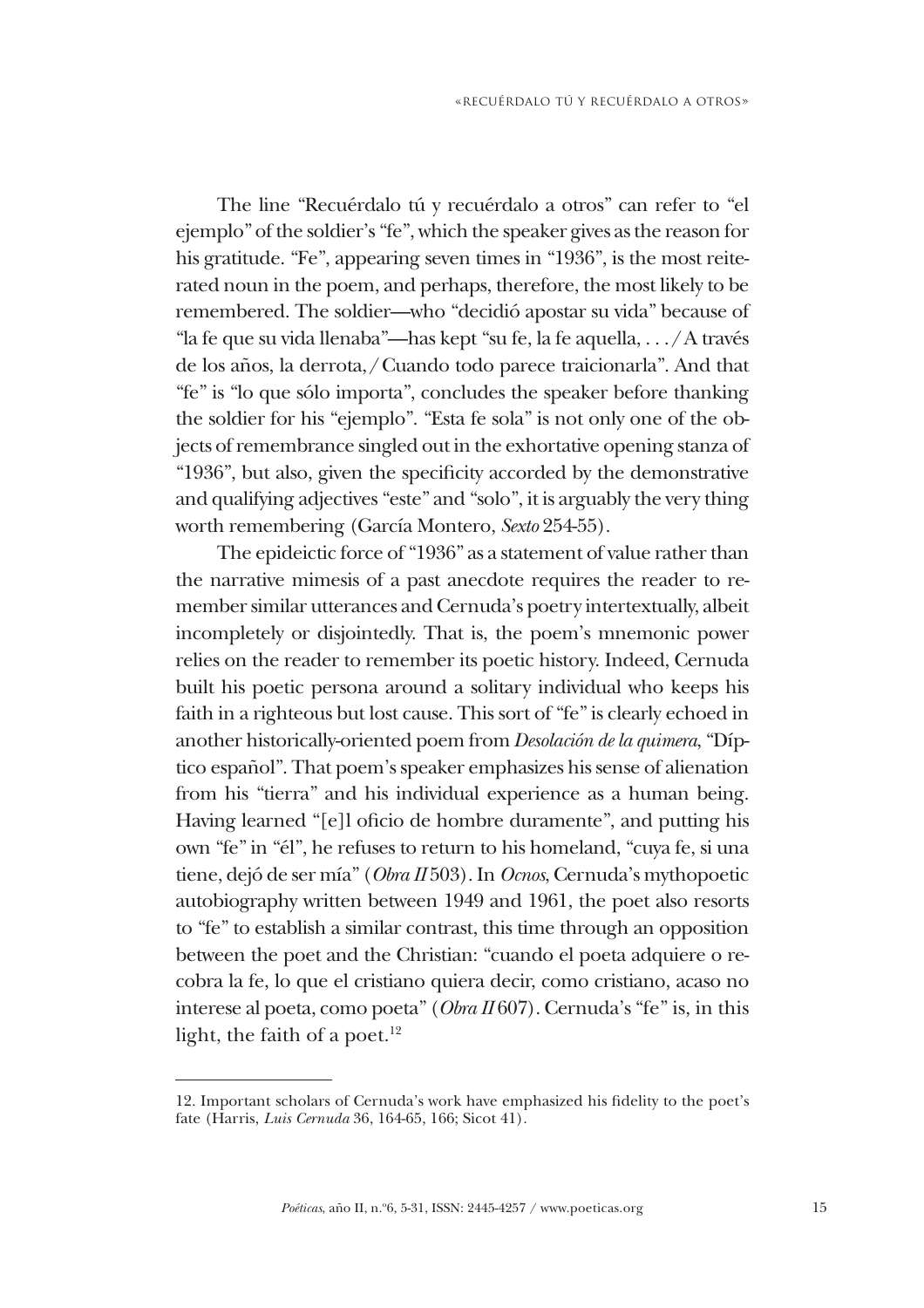The earlier poem "Vereda del cuco" is important for understanding Cernuda's commitment to his poetic "fe" as well as an example of the intertextuality and self-referentiality that subtend his poetry. It was published in 1947 as part of *Como quien espera el alba*, a book that, like *Desolación de la quimera*, is profoundly marked by the experience of exile.13 Octavio Paz, in "La palabra edificante", the influential obituary of Cernuda that he wrote in 1964, called this poem's reflection on erotic love a decisive step towards self-reflexivity in Cernuda's poetry: "en la conciencia ajena no ve sino su propio rostro interrogante" (12). Cernuda rehearses a number of signature moods, motifs, and modes in "Vereda del cuco". This ruminative secondperson dramatic monologue is structured as a fictional representation of a past event—in this case, a solitary summer stroll down a dark lane to a fountain. However, the monologue also includes the present-tense utterance of real-world statements of value. It is a reflection on the life-risking experience of love, or "a contemplation of daimonic eroticism", in Derek Harris's description ("La poesía" 87), perceived as existential exile by the solitary traveler as he engages in a never-ending dialectic of life-and-death (and, correlatively, memory-and-oblivion). By the end of the poem, the individual speaker has merged with both a collective that knows the "original fire", and the phoenix, in an allegory of love's deadly but transcendent power: "Sin ceniza no hay llama,/Ni sin muerte es el cuerpo/Testigo del amor, fe del amor eterno" (*Obra I* 375-79).

This figure, an exiled solitary traveler engaged in an endless dialectic of life-and-death and memory-and-oblivion, is emblematic of Cernuda's self-perceived otherness, or what Jaime Gil de Biedma has called the poet's romantic identity as an "hijo unigénito". The singularity of Cernuda's "diferencia", his experience as a unique "hijo de dios" in contrast to everyone else's "experiencia común", is linked to his self-understanding "en tanto que homosexual y en tanto que poeta", a two-fold condition that found "confirmación definitiva" in the

<sup>13.</sup> Another significant iteration of this poetic "faith" can be found in "Río vespertino", also from *Como quien espera el alba* (*Obra I* 373).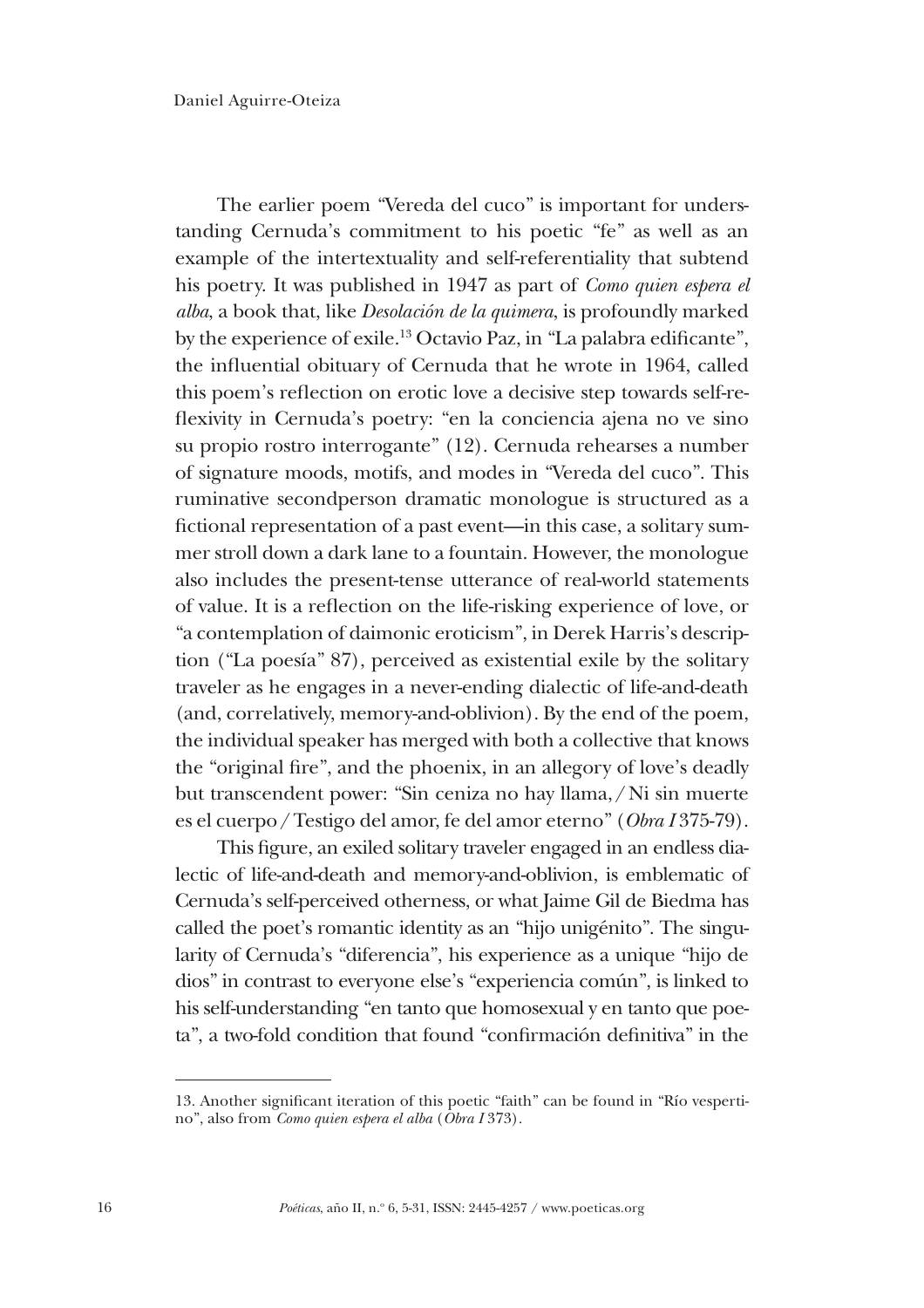experience of the civil war and exile (Gil de Biedma 342). This form of exile is exemplified in the 1942 edition of *Ocnos*, where the poet describes a moment as a boy when he observed some "maricas" who behaved "[c]on dignidad de alto personaje en destierro" (*Obra I* 563).

Cernuda's "irrevocable compromiso interior" to his singularity predated his experience of civil war and political exile (Gil de Biedma 342); it was already evident in *Un río, un amor* (1929) and *Los placeres prohibidos* (1931). For example, "Destierro", written in Toulouse in 1929, features a ghostly third-person figure who bears "su destino a solas" and feels the "[f]atiga de estar vivo, de estar muerto" (*Obra I* 146). Cernuda's poetic persona was always already exiled from society and even life. It is notable that a song in "Destierro" introduces this self-image of a solitary and uncompromising individual on the threshold between life and death: "Ante las puertas bien cerradas/Sobre un río de olvido, va la canción antigua" (*Obra I* 146). In succinctly referencing the Orphic myth rehearsed by Garcilaso de la Vega in his "Égloga tercera", Cernuda constructs a self-elegy out of the figure of the exiled poet.

Numerous critics have argued that Cernuda saw himself as an exiled poet long before his political exile.14 In his introduction to *Poesía del exilio*, an anthology of Cernuda's poetry after 1937, Antonio Carreira wrote that the poet felt exiled "no de un país, sino de su familia, del ambiente sevillano, de toda la sociedad, por su condición de homosexual y de poeta, así como por su personalidad insobornable" (7). The literary *topoi* of exile animates much of Cernuda's production. As Michael Ugarte has noted, desire—one of two terms in the dialectical title of Cernuda's complete poetry, *La realidad y el deseo*—is "both a motif and the force which sets his life and poetry into exile, an eternal movement away from a secure home" (329). Paz went further, arguing that exile is Cernuda's founding myth as a modern poet, without which the dialectic between reality and desire cannot be understood: "errante en los cinco continentes, vive siempre en el mismo cuarto, habla con las mismas gentes y su exilio es el de todos... Vamos

<sup>14.</sup> See Ugarte, Sahuquillo, Jiménez Fajardo, Baquero, and De Villena.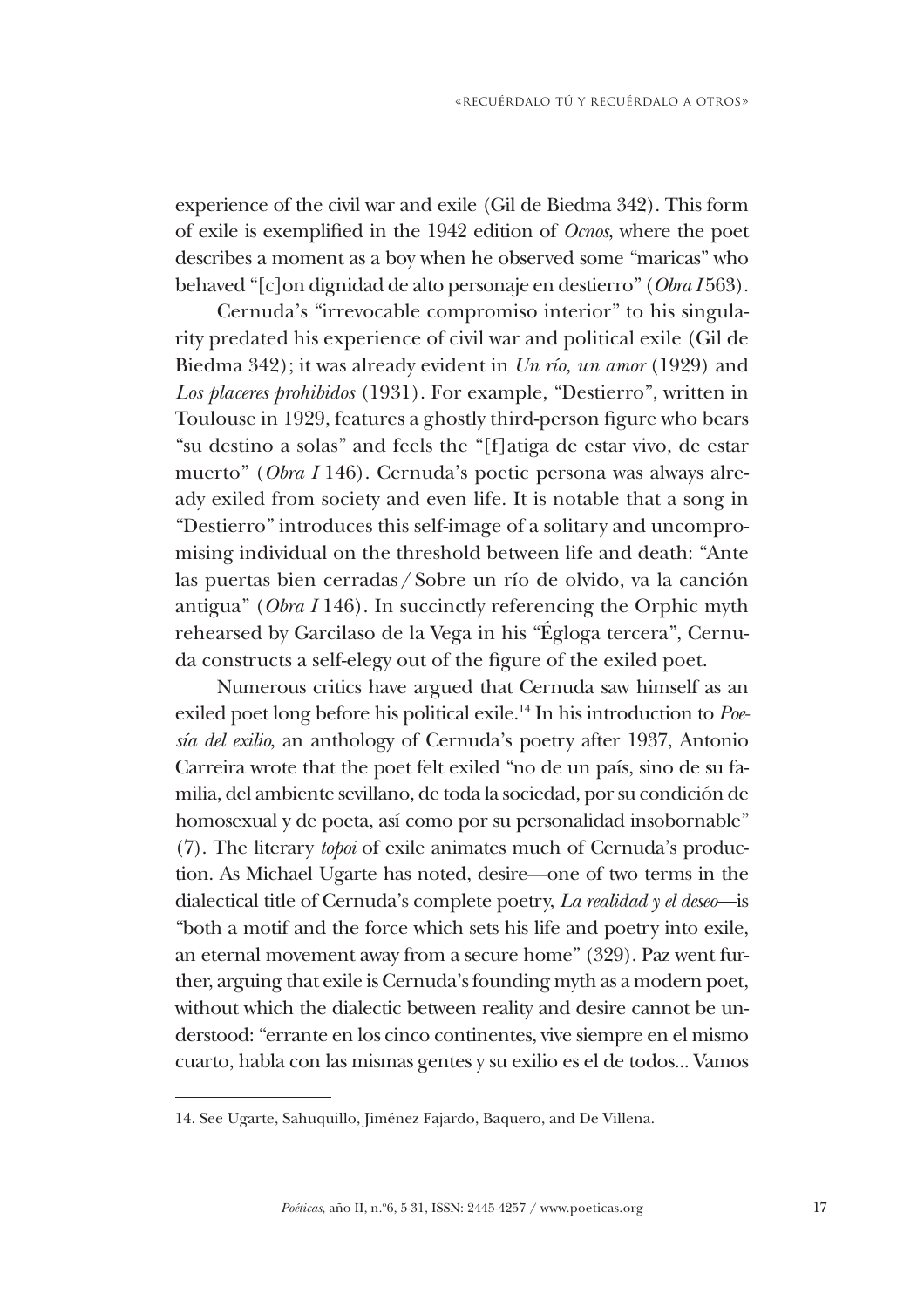de lo mismo a lo mismo. Sevilla, Madrid, Toulouse, Glasgow, Londres, Nueva York, México, San Francisco: ¿Cernuda estuvo de veras en esas ciudades?, ¿en dónde están realmente esos sitios?" (xvi).

Gil de Biedma has read Cernuda's use of dramatic monologue as a way to deal with this self-image of a poet exiled from himself. Cernuda famously wrote that Richard Browning's poetry taught him to project his emotional experiences onto "una situación dramática, histórica o legendaria", whether that situation be serving in the International Brigades or being Lazarus (*Prosa II* 647). And in some of Cernuda's dramatic monologues, the situation is his own; that is, the speaking voice impersonates the author's. In Gil de Biedma's terms, the "protagonista" is "el mismo autor": "La voz que habla en un poema, aunque sea la del poeta, no es nunca una voz real, es sólo una voz posible, no siempre imaginaria, pero siempre imaginada" (348). Cernuda's dramatic monologues thus perform Rimbaud's "I is another", discursively exiling the lyrical I from himself. This "another" is Cernuda's "doble", his "persona poética"; in "Vereda del cuco", it is even his "daimon" (Gil de Biedma 353).

Indeed, the life-and-death dialectics that define the poet's self-perceived otherness are dramatized by daemonic figures endowed with destructive and self-destructive powers. According to Christopher Soufas, in Cernuda's poetry daemonic power "motivate[s] men to act even in spite of themselves" (168). Like Eros, it is "an energizing, a shocking of our normal existence" (Soufas 169). Although seemingly devoid of mythic qualities, the old soldier's heroic "action" in "1936" has the same purpose as any action driven by daemonic power in Cernuda's poetry: to exemplify human nobility. And the consequences of such heroic actions include isolation, exile from daemonic paradise, and a return to ordinary reality (Soufas 171). And yet Cernuda's persona has another outlet for this daemonic power: poetry. In *Ocnos*, Cernuda uses the praise-and-blame rhetoric of "1936" to connect daemonic power and poetry in a very memorable way, through the characterization of a panther as a destructive force: "¿Qué poeta o qué demonio odió tanto y tan bien la vulgaridad humana circundante?"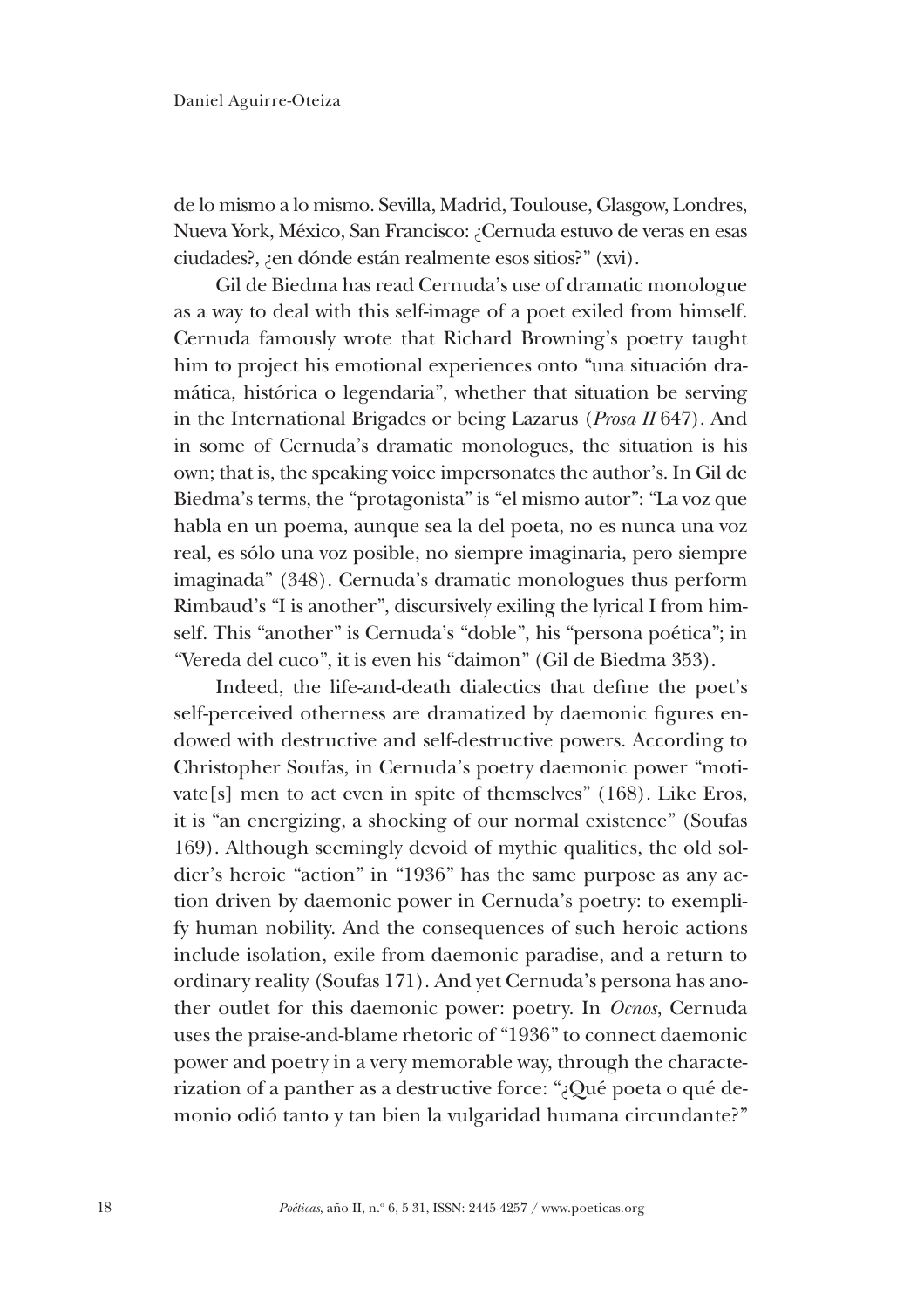(*Obra II* 593). The poet predicates his mythical self-creation as a noble creature on exile from ordinary life.

Cernuda's essays about poetry clarify that this destructive daemonic force behind human nobility plays a role in his poetics. In his 1935 "Hölderlin", for example, the poet asks: "¿Quién ignora como lo mejor, lo más noble que la humanidad puede ofrecer, ha sido realizado por genios aislados y a pesar de los otros hombres? Una demoníaca fuerza aniquilaba a Hölderlin por el fuego, fuego que al propio tiempo lo salvaba" (*Obra II* 105). In his 1941 "Marsias", Cernuda deploys the eponymous myth of the young satyr as an allegory for his poetics. The contest between Marsyas and Apollo demonstrates that the poet must know "cómo tiene frente de sí toda la creación, tanto en su aspecto divino como en el humano, enemistad bien desigual en la que el poeta, si lo es verdaderamente, ha de quedar vencido o muerto" (*Obra II* 800). When Marsyas defies his "limitación mortal" and challenges Apollo, he is skinned alive. He is nonetheless able to use his flute to express "un afán sobrehumano" (*Obra II* 799). Cernuda's 1958 depiction of Keats echoes this mythical self-construction of the poet; Keats was a solitary writer committed to "una experiencia humana y poética en la cual todo se arriesga" (*Obra II* 350, 339). Keats's life thus serves as an "ejemplo de un poder bien raro": "experimentar lo que es morir y resucitar una y otra vez antes de la hora final" (*Obra II* 337). Cernuda summarizes this idea of poetry as deadly but transcendent by quoting Keats's words: "el genio de la poesía debe procurar en el hombre su salvación propia" (*Obra II* 341). In its emphasis on total dedication to one's cause, this mythical self-construction of the solitary poet driven by a daemonic force foreshadows the old soldier in "1936".

In a 1935 essay titled "Palabras antes de una lectura", Cernuda describes his introduction to poetry in terms that reiterate this reality-and-desire, life-and-death dialectic:

El instinto poético se despertó en mí gracias a una percepción más aguda de la realidad, experimentando, con un eco más hondo, la hermosura y la atracción del mundo circundante. Su efecto era, como en cierto modo ocurre con el deseo que provoca el amor, la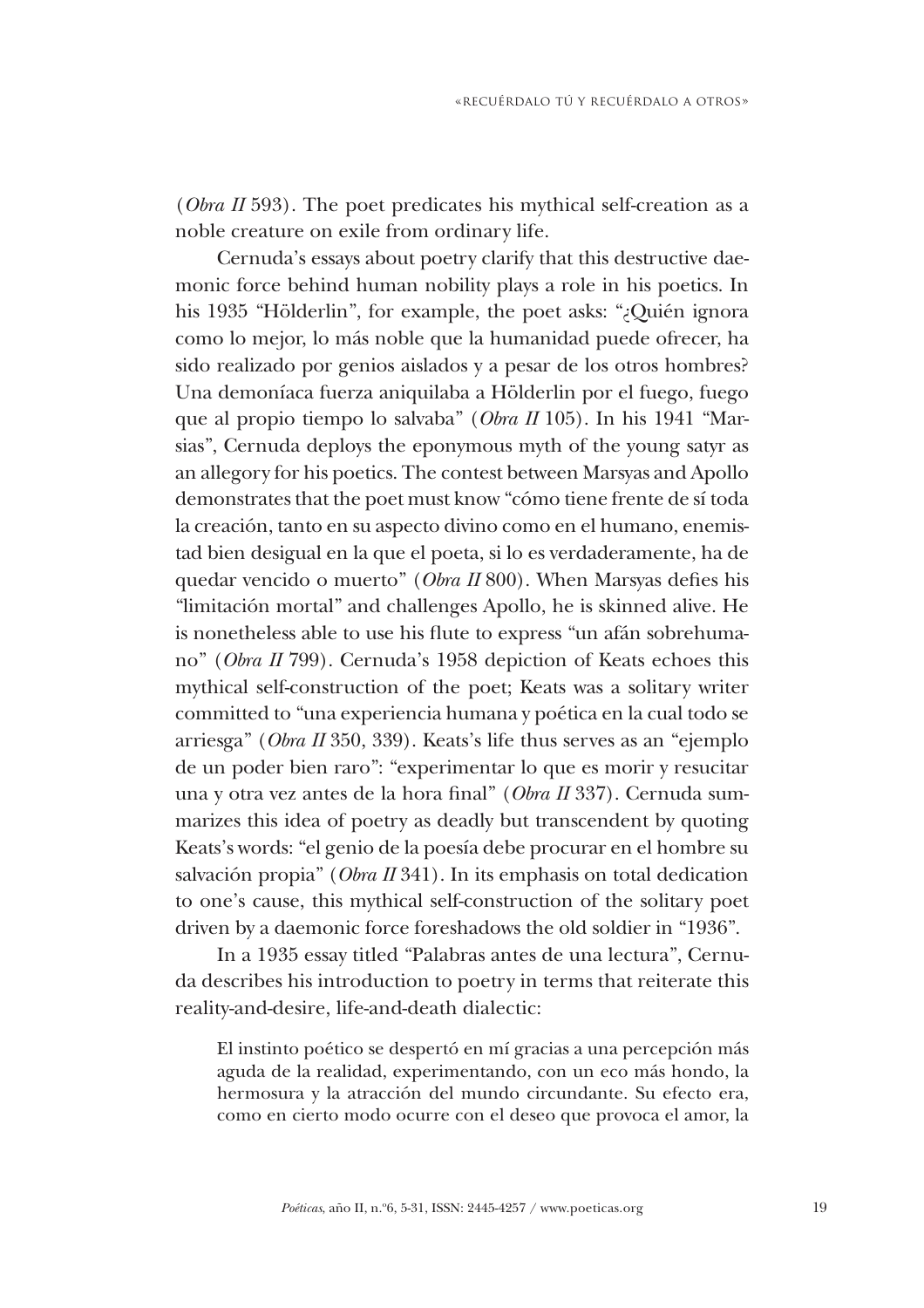exigencia, dolorosa a fuerza de intensidad, de salir de mí mismo, anegándome en aquel vasto cuerpo de la creación. Y lo que hacía aún más agónico aquel deseo era el reconocimiento tácito de su imposible satisfacción. (*Obra II* 602)

Cernuda also allegorized this sort of destructive engagement with a daemonic power in "Lázaro", one of his favorite compositions, included in the 1940 volume *Las nubes*. The speaker of this self-elegiac poem is "un muerto/Andando entre los muertos". Feeling "el desconsuelo del hombre que está solo", the speaker asks for the strength to "llevar la vida nuevamente". Cernuda wrote the poem during the war and his early exile, and according to C. B. Morris, he felt "besieged and threatened by death" at the time (239).

This life-death imagery spans Cernuda's entire poetic production. It was already salient in *Los placeres prohibidos*, a book that was published in 1931, five years before the war began.

More than twenty-five years later, in "Díptico español", Cernuda memorably describes Spain as "la tierra de los muertos,/Adonde ahora todo nace muerto,/vive muerto y muere muerto". In this ominous setting, the speaker explains that he has learned the "oficio de hombre duramente", and has put "su fe" in "él" (*Obra I* 239). The historical referentiality of "Díptico español" reinforces the myth of a solitary traveler who must endure a life-or-death ordeal to survive as a poet. Cernuda's resolution to be "faithful to himself" and to his "love of solitude" gives the late poems of *Desolación de la quimera* a "predominantly elegiac mood", as Morris has described it (238). Some of Cernuda's most memorable post-civilwar compositions are explicitly predicated on results of that war. This is particularly true of some of the 1937 "Elegías españolas", including "Elegía a la luna de España", and "A un poeta muerto (F.G.L)", which were published three years later in *Las nubes*. In this sense, the war "arroja a Cernuda a la historia de España", making the poet "contemporáneo de su tierra y del mundo" (Dobry). *Desolación de la quimera* also foregrounds a historically-oriented mimesis to the extent that its thematic center is the poet's sen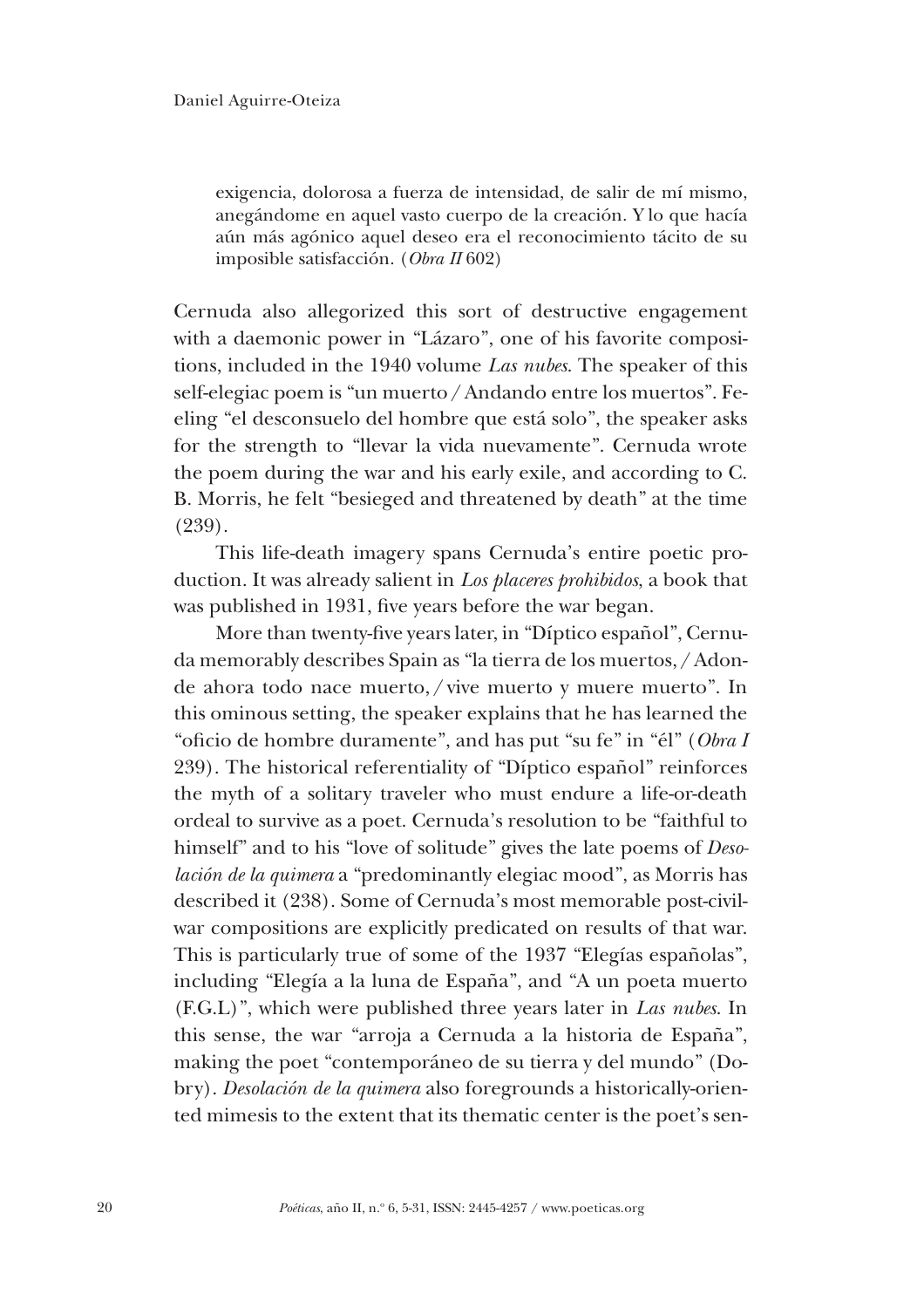se of exile. Two decades later, his perception of the consequences of Spain's internecine conflict serve to organize the narratives in compositions such as "Díptico español", "Otra vez, con sentimiento", and "A sus paisanos".

With Cernuda's poetic history in mind, then, the irrefutable witness remembered in "1936" both represents an empirical person, the former member of the Lincoln Brigades, and constructs a new avatar of Cernuda's lyric persona. According to the poet's myth of selfcreation, this figure must endure a life-or-death ordeal. Paz has pointed out that readers can only know whether this persona is crafted as a historical exile or a figure from myth and poetry if they are familiar with Cernuda's poetic history (14). "1936" also, albeit indirectly, asks the reader to remember other figures that haunt Cernuda's *oeuvre* as daemonic characters. It is telling that individuality is deictically multiplied in the poem. " $[T]$ ú" is the speaker, and thus "forzado tú a pública lectura" accomplishes a pronominal self-distancing that appears elsewhere in Cernuda's post-war poetry (Monegal 73). But later in the poem, "tú" also refers to the "antiguo soldado" ("gracias, compañero"), moving the speaker (and reader) from the second-person ("te dices") to a first-person position of utterance and listening ("me dices").

The protagonist of the poem is then both "el hombre", an indeterminate, universal man and "un hombre solo", a specific man who serves as an irrefutable witness. This deictic fluctuation between identification and alterity makes "1936" yet another example of what Gil de Biedma has called Cernuda's "irrevocable compromiso interior" to the otherness of his poetic persona (342). The soldier, the man alone, is the poet as other and as himself in poems from *Como quien espera el alba* such as "Elegía anticipada" and "Noche del hombre y su demonio" (*Obra I* 356, 366).

The complex personal deictics in "1936" allow the "tú" of the speaker to become the "tú" of the soldier, and both to become the "tú" of the reader. When the reader remembers the poem and, specifically, its reiterated first line, "Recuérdalo tú y recuérdalo a otros", the "tú" has retrospectively come to refer not only to the objectified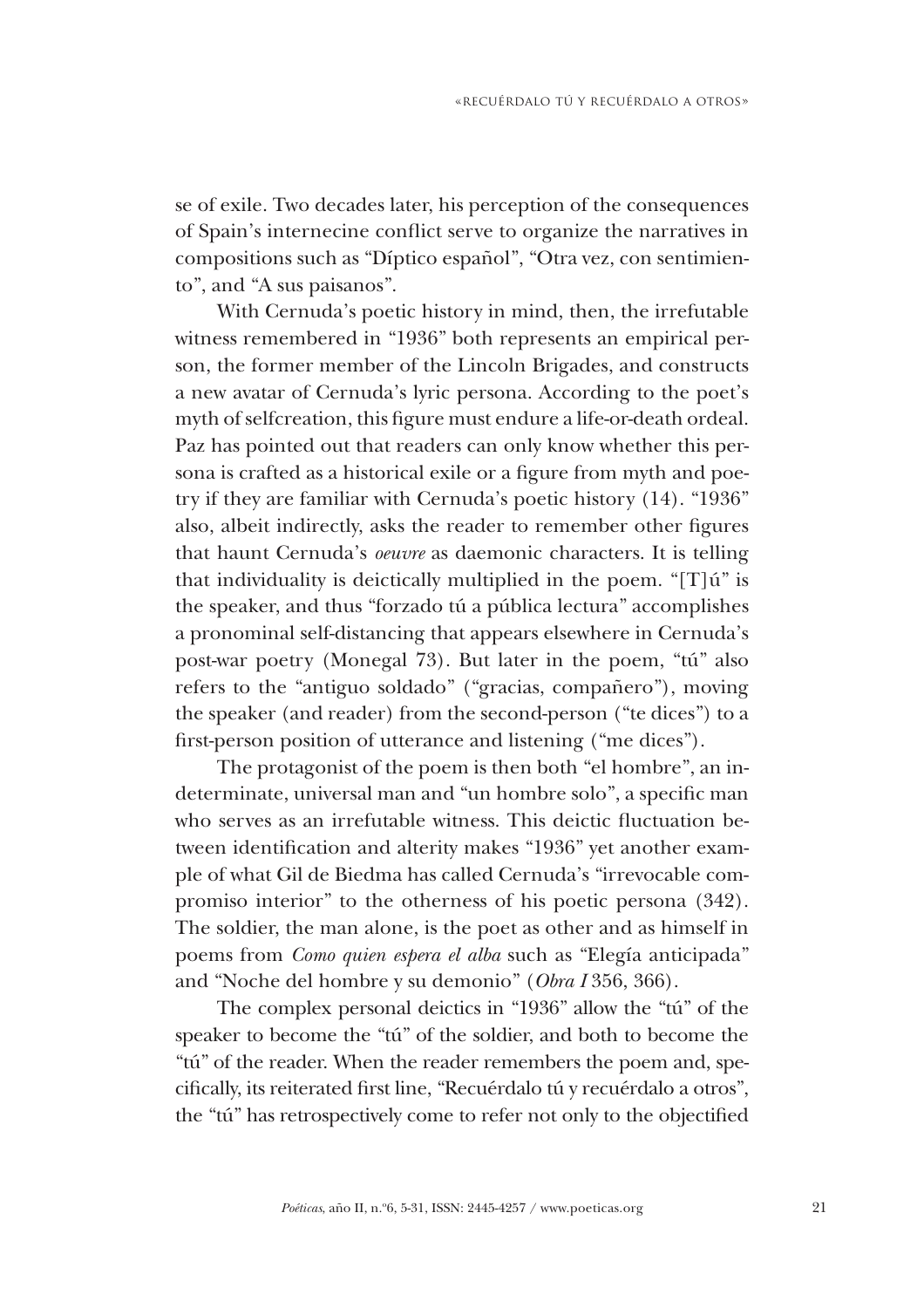I (following the conventions of dramatic monologue), but also to that reader (following the conventions of lyric utterance).15 This works because the poem is read not only as a narrative or the mimesis of the specific encounter in Los Angeles in 1961, but also as a lyric utterance. The reader of lyric poems can "occupy the position of the speaker, ritualistically performing . . . lines" (Culler, "Language" 162). In this sense, "tú" remains ambiguous and/or indeterminate, an example of what Culler has called a "blurred you", which "gestures toward the reader but is also plausibly taken as either the poet himself or someone else" (*Theory* 194). This "blurred you" emphasizes the non-fictional nature of the first line. While the poem may be narrative in the sense that it is the mimesis of a situation that can be recreated, the agent addressed in its first line remains undecided.

When "you" can be construed to refer to the reader, apostrophe revolves around the communicative situation (Culler, *Theory* 192). Paz emphasized the intertextuality, self reflexivity, and present tense of this special sort of communication in Cernuda's poetry: Al hablar con las criaturas del mito, Cernuda habla para sí pero de esta manera habla con nosotros. Es un diálogo destinado a provocar indirectamente nuestra respuesta. El tiempo real no es el cotidiano de la conversación mundana sino el de la comunicación poética:

el instante de la lectura, un ahora en el cual, como en un espejo, el diálogo entre el poeta y su visitante imaginario se desdobla en el del lector con el poeta. El lector se ve en Cernuda que se ve en un fantasma. Y cada uno busca en el personaje imaginario su propia realidad, su verdad. Su demonio, en el sentido socrático. Cernuda también evoca personas históricas: Góngora, Larra, Tiberio. Son rebeldes, seres al margen, desterrados por la estupidez de sus contemporáneos o por la fatalidad de sus pasiones. Máscaras, *personae.* (14)

<sup>15.</sup> According to Culler, the underlying structure of lyric is one of "triangulated address", where "an audience of readers is addressed through the act of address (implicit or explicit) to an imagined addressee". Thus "the lyrical *you* is at bottom characterized by the foregrounding of that indeterminate potential that makes *you* at once a specific other, the most general other, and *one*, a pure place holder for indeterminate agency" ("Language" 164-65).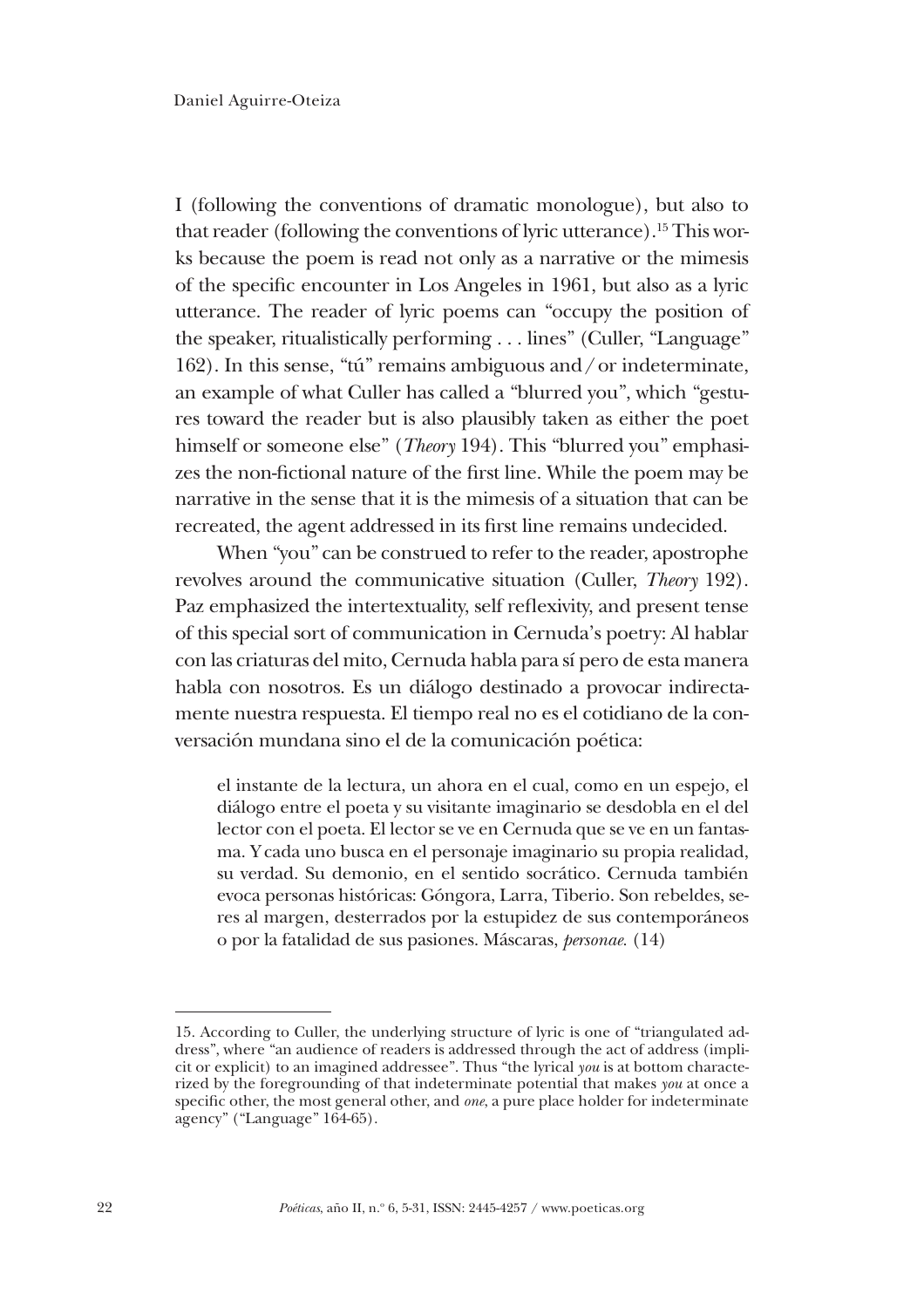Paz here references poetic history, attuned to both the rhetorical force embedded in the now of apostrophic address and Cernuda's mythopoetic self-fashioning. This same self-fashioning is also at work in the markedly political and narrative "1936". Dramatic dialogue, understood as novelization, dominates Cernuda's later work. Yet "1936" is not just the representation of biographical situations or "la construcción de un artificio capaz de elaborar un personaje significativo", as García Montero has argued (*Sexto* 248, 264). Its narrative construction is disrupted by lyric utterances.

Herbert Tucker has called the eruption of a "lyrical interlude" within dramatic monologues "a paratactic pocket*,* an insulated deviation from the syntax of narrative line" (234-35). As in Robert Browning's dramatic monologues, "1936" features

"*an* interference effect between opposed yet mutually informative discourses: between an historical, narrative, metonymic text and a symbolic, lyrical, metaphoric text that adjoins it and jockeys with it for authority" (Tucker 229).

In this sense, the first five lines of "1936" can be read not as an interlude but as a lyrical prelude that shapes the narrative from the outset. The voice of this mode of remembering, even if it is a "historical, narrative" poem about a solitary figure, is also and simultaneously a poetic voice that recalls those of Cernuda's multiple mythopoetic *personae* like Keats, Marsyas, and Lazarus. Thus, the poetic address of the line "Recuérdalo tú y recuérdalo a otros" seeks to foster remembrance of poetic voices.

Discussions of Cernuda's poems about exile tend to neglect this poetic aspect. As a result, his other history, the mythopoetic history of a solitary protagonist who dies and comes alive again as a poet, may be forgotten. In a way, poetic history keeps the memory of dead poets alive; poets die over and over again so that they can live on.16 If lyric time is the time of remembrance, as

<sup>16.</sup> See Ugarte for the tensions between socio-political history and poetic history in Cernuda's poetry of exile (340). 17 See Ugarte for Cernuda's poetry understood as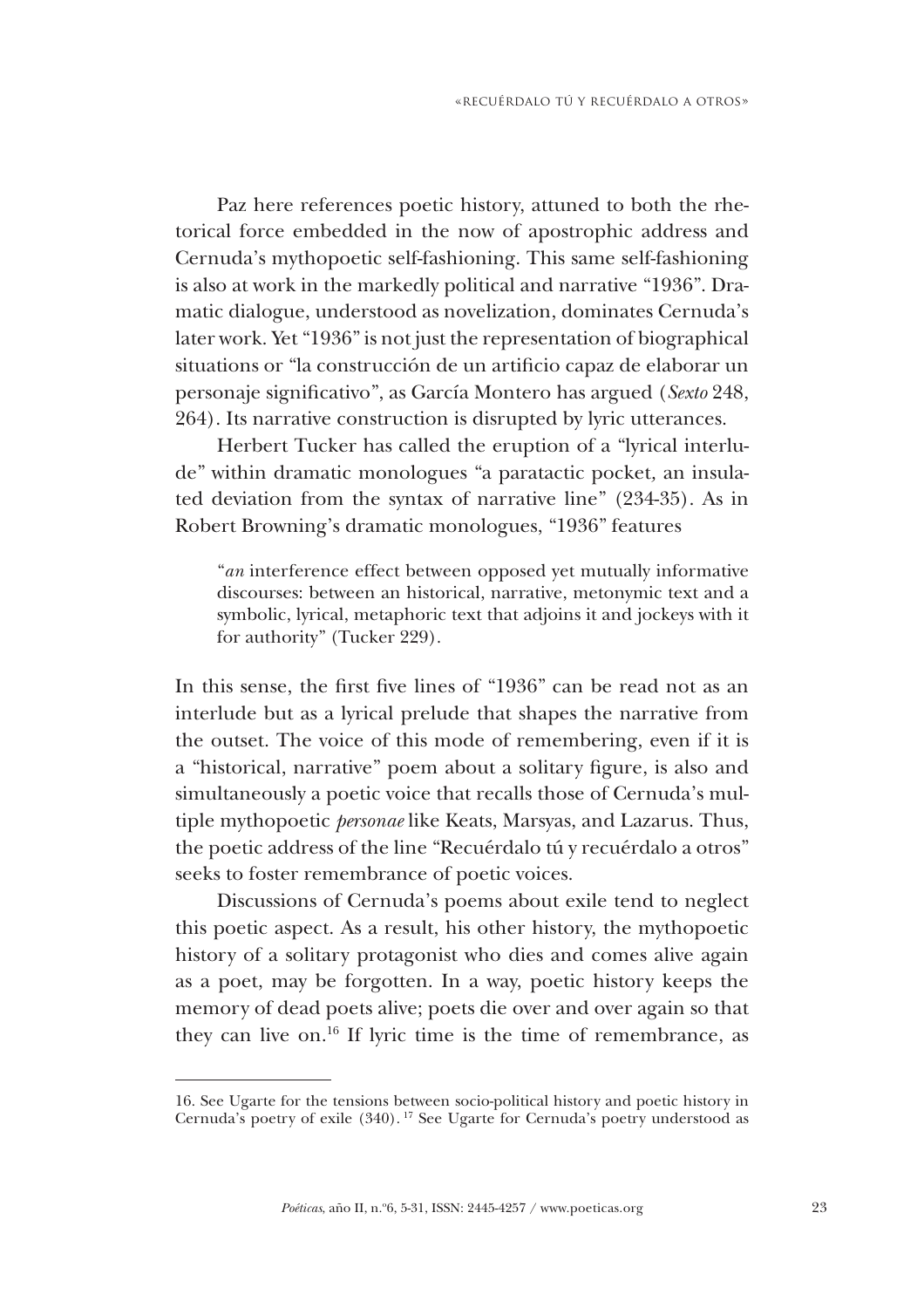Culler has claimed, it is also the time of the present and of presence—that is, "the special 'now' of lyric articulation", which belongs in "a time of discourse rather than of story" (*Theory* 226). Although this claim may be debatable, it nonetheless helps us to understand Cernuda's use of apostrophe. In the poem "Qué más da" from *Los placeres prohibidos*, Cernuda employs apostrophe to evoke an absent, adored "prodigio rubio" and bring him to the present, the moment of reading: "Porque aun siendo brillante, efímero, inaccesible,/Tu recuerdo . . ./Basta para iluminar, tú ausente, toda esta niebla que me envuelve" (188). "Qué más da" is also an elegy to the extent that it substitutes "an irreversible temporal disjunction, the movement from life to death, with a reversible alternation between mourning and consolation" (Culler, *Theory* 227). The supposedly irrevocable past is temporarily revoked in the discursive now of lyric through the elegiac reading and remembering of the apostrophe "tú ausente".

Accordingly, Cernuda's elegies—most notably "Lázaro"—can also be read as self elegies. In "1936" the speaker asks himself and the reader to remember an old soldier, but he also asks them to remember the mythical poet so that he can be reborn in the reiterative now of lyrical time. The irrefutable witness is the soldier, but he is also Cernuda's poetic persona, apostrophizing the reader and demanding to be remembered and kept alive in the reversible temporality of the poem. Thus, self-elegy is arguably the generic response to a poetics of self exile.Absence and presence shape the temporality of "1936" in complex ways. The temporality of narrative history contrasts with that of poetic history, bringing 1936 and 1961 to the present. It also reanimates Cernuda's absent voice (and, through it, the ghostly voice of the soldier) through the reader's voice. This triangulated act of remembrance recalls "Destierro" and "Lázaro" in that they ask the reader to evoke and re-evoke the poet, discursively revoking his death. As self elegies, these poems enable a reiterative and ritualistic performance of death and resurrection.

linguistic exile (341).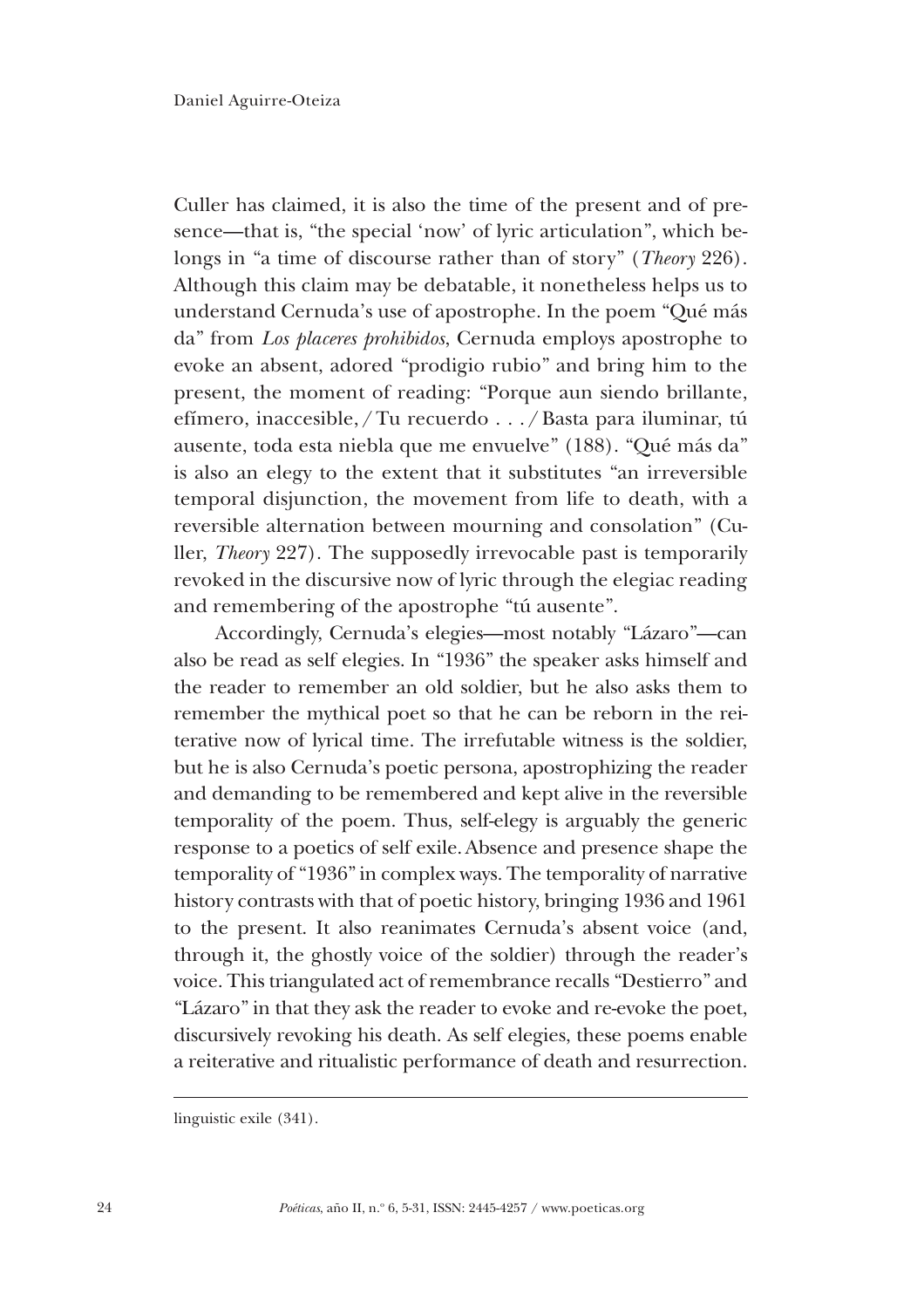"1936" is also memorable for its sheer materiality, or the sententious propulsion of its opening stanza. In the first line, two coordinated hemistichs join the apostrophized "tú" to "otros" both thematically and rhythmically: "Recuérdalo tú y recuérdalo a otros". The commemoration is therefore both constative and performative. Remembrance occurs and recurs, but with a difference—the consonant stress on the second syllable of each half-line ("é"-"é") is both reinforced and countervailed by the assonant stress on the pronouns ("tú"-"otros"). When this two-step commemorative move is repeated four lines later, the three intervening lines have filled the first verse with ethical import. "Este hombre solo, este acto solo, esta fe sola", is underscored rhythmically and appositively by the syntactical parallelism of the two previous lines ("Cuando asqueados de la bajeza humana,/Cuando iracundos de la dureza humana") regarding collective reactions to reprehensible human behaviors, as well as by the contrast between collectivity and individuality. The fifth line both repeats this contrast between the collective and the individual and also recasts it to prevent forgetting.

Functioning as a direct object in "Recuérdalo tú y recuérdalo a otros", the repeated pronoun "lo" can arguably refer not only to the soldier, but also to the meaning of the year 1936.

"Recuérdalo" can also involve any of the three elements of the fourth line's appositional phrase ("[e]ste hombre solo, este acto solo, esta fe sola"), as well as the example of the soldier's faith and/or the solemn figure of the irrefutable witness of all human nobility that concludes the poem. "Recuérdalo" can even refer to the entire poem as an emblem of the values it commemorates— nobleness, dignity, and faithfulness. Moreover, the urgency of the reduplicated command to remember in the first and fifth lines grammatically underscores the importance of "1936" as an act of shared memory and commitment.

The appositional phrase "[e]ste hombre solo, este acto solo, esta fe sola" evokes specific past events involving a historical individual. But it is also a deictic pointer that (re)iterates Cernuda's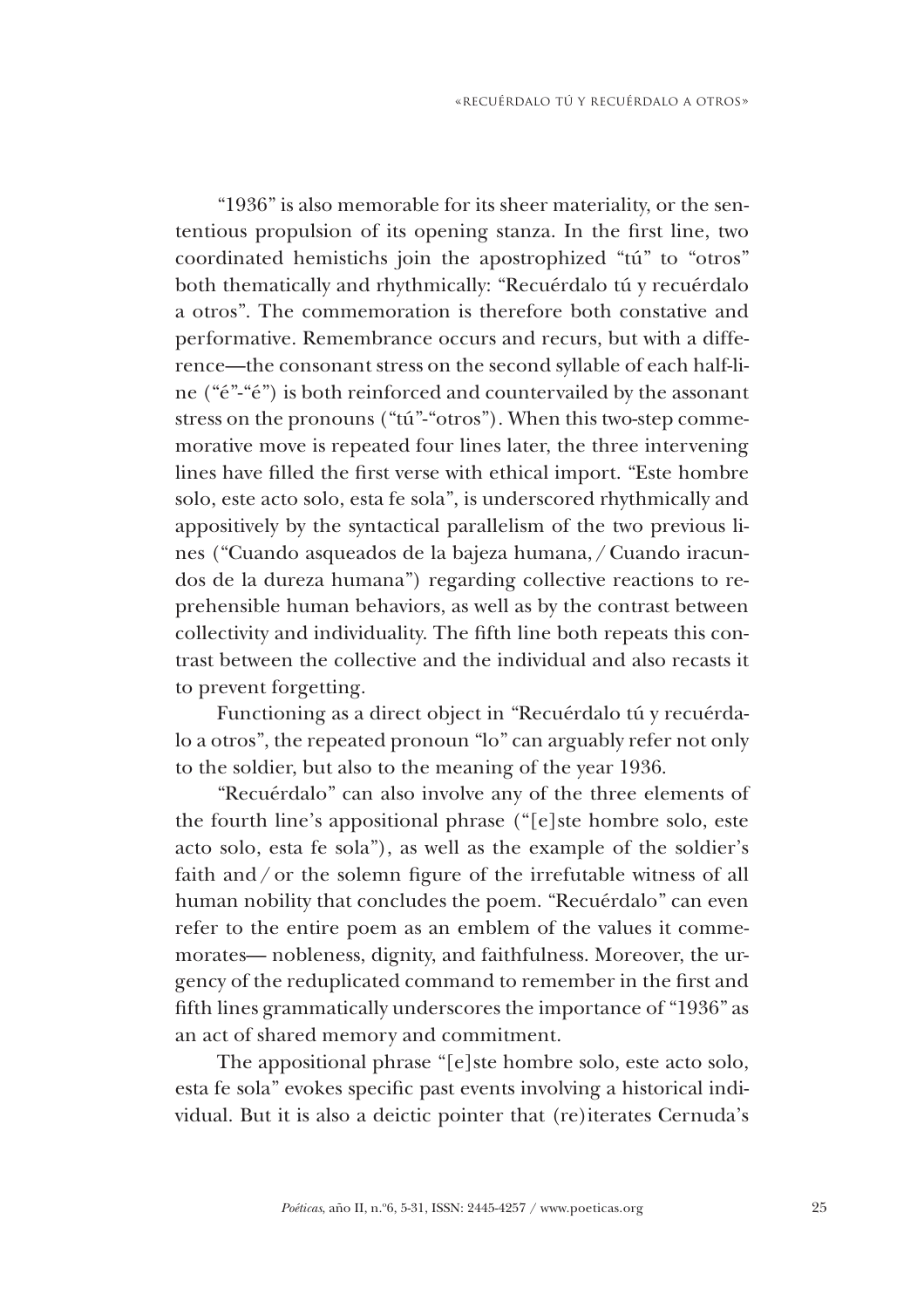particular poetic project, a project that consists of an act of remembrance in the present. The present tense of the poetic apostrophe evokes something that happened in the past but it is also a real-world utterance happening now, at the moment of reading. Every time the reader reads and repeats the first line, this now serves to highlight an understanding of the "present of the past" (Ricoeur 101). Cernuda's line, understood as an iterable speech act, recasts memory as a poetic event, as the duty to remember now and again; the poem is not just a narrative representation of things past remembered, but also the poetic event of remembering things present. Self-reflectively, "1936" relies on the contrast in the temporality of lyric: if story is "about what happened next", Cernuda's poetic enunciation is "about what happens now" (Culler, *Theory* 226).

To interpret the poem as the mimesis of a past anecdote is to undermine its rhetorical mnemonic force. Indeed, most readers remember the poem as lyric utterance. That is because, as we have seen, the speech act of memory that opens the poem relies heavily on its materiality: its self-reflexivity, refrain-like quality, meter, and reliance on iteration. From this standpoint, its mnemonic devices invite the reader to remember its opening stanza, particularly its first and fifth lines. When the poem's first lines are read today, and "[e]ste hombre solo, este acto solo, esta fe sola" are remembered again, the anecdote about the speaker's encounter with "aquel hombre" is somehow left behind in the past of representation and thus dialectically brought into more distinct historical relief.

The idea of lyric as a paratactic pocket within a dramatic monologue echoes T. W.

Adorno's critique of Heidegger's content-oriented, "realistic" interpretation of Hölderlin's poetry: "Heidegger glorifies the poet supra-aesthetically, as a founder, without reflecting concretely on the agency of form" (114). Caroline Levine has similarly reflected on the interaction between lyric forms and social forms, proposing new ways to connect literature and politics in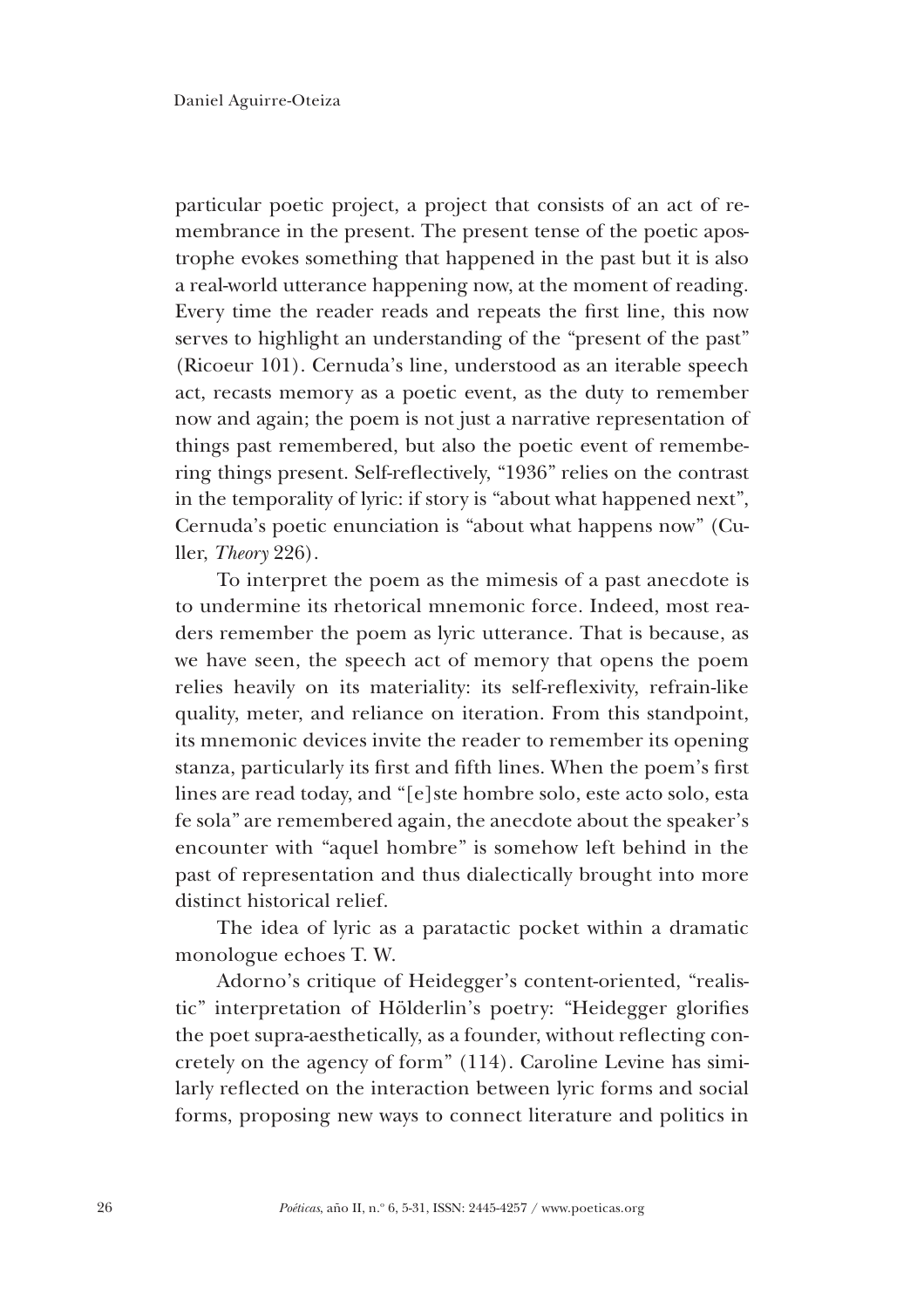the face of historicism's dominance: "literary forms can lay claim to an efficacy of their own. They do not simply reflect or contain prior political realities" (16). The narrative reading of "1936" cannot be remembered without at least some recollection of its richly textured lyric form. Voices of the historical past are heard through those of the lyric present. The sociopolitical efficacy of "1936" is inescapably mediated by its lyric force.

Sebastiaan Faber has correctly claimed that Cernuda paid his debt of gratitude to his American hosts "como solo lo puede hacer un poeta"; if "1936" can be remembered as "el mejor poema que hay" about the 2,800 Americans who fought in the International Brigades, that is because the poem is indeed memorable as a poem (*n. pag.*). Whatever readers may understand by the combination of the terms "history" and "memory", the historical memory of the Spanish Civil War and its tragic aftermath would hardly be possible without some living memory of poetic history. The poetic memory of "1936" gives Cernuda and the soldier another form of existence, "también después de haber vivido", in Castillo del Pino's poignant words.

Two years before his death, and only a few months before he wrote "1936", Cernuda wrote the explicitly historically-oriented "Díptico español". Using the present tense of lyric address, the speaker instructs himself and his readers to listen to the complex music of poetic history: "Hablan en el poeta voces varias:/Escuchemos su coro concertado/Adonde la creída dominante/Es tan solo una voz entre las otras" (*Obra II* 501). When we read Cernuda's "1936" today, past and present voices come together suddenly to form a self-elegiac image of history where "aquel hombre" and "este hombre" encounter each other in the now of remembrance (Benjamin 463). In this way, without being deprived of his "dignidad de alto personaje en destierro", Cernuda gains a "nueva forma de existencia" (Castilla *n. pag.*). Thus, even if it is only incompletely and disjointedly, through a single line of verse, Cernuda's voice and his persona can both be remembered.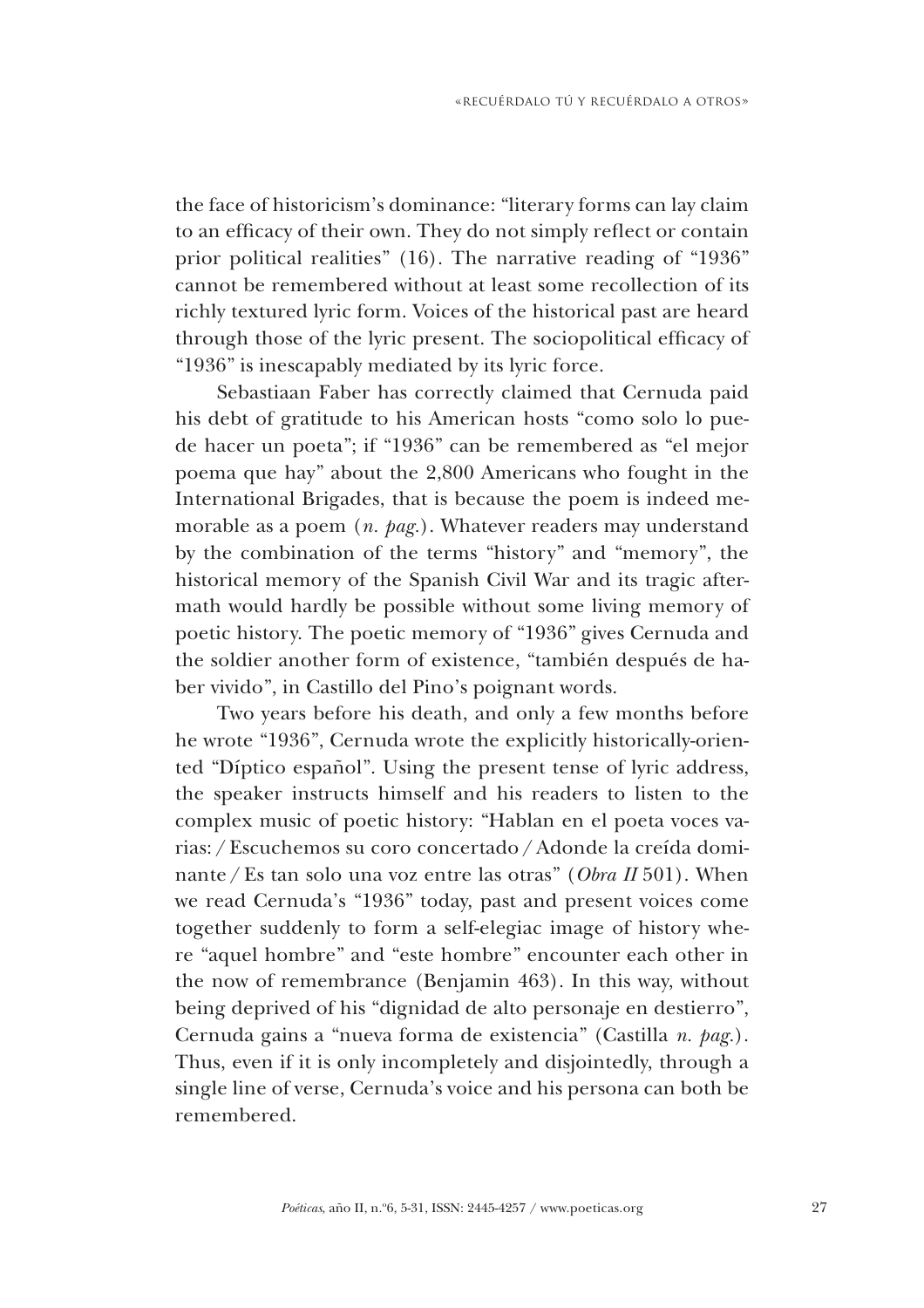#### WORKS CITED

Adorno, Theodor. "Parataxis". *Notes to Literature*. Ed. Rolf Tiedemann. Trans. Shierry Weber Nicholsen. Vol. 2. New York: Columbia UP, 1992. 109-49. Print.

Aristotle. *Rhetoric*. Trans. W. Rhys Roberts. Comp. Lee Honeycutt. 27 Sept. 2011.Web. 15 Nov. 2015.

Bahti, Timothy. *Ends of the Lyric: Direction and Consequence in Western Poetry*. Baltimore: Johns Hopkins UP, 1996. Print.

Baquero, Gastón. *Darío, Cernuda y otros temas poéticos*. Madrid: Editora Nacional, 1969. Print.

Benjamin, Walter. *The Arcades Project*. Ed. Rolf Tiedemann. Trans. Howard Eiland and Kevin McLaughlin. *Cambridge*: Belknap Press of Harvard UP, 2002. Print.

Blanco Aguinaga, Carlos, Julio Rodríguez Puértolas, and Iris M. Zavala. *Historia social de la literatura española (en lengua castellana)*. Vol. 2. 1978. Madrid: Akal, 2000. Print.

Carreira, Antonio. Introduction. *Poesía del exilio*. By Luis Cernuda. Madrid: *Fondo* de Cultura Económica, 2003. Print.

Casanova, Julián. "Ronald Fraser, la elegancia narrativa". *El País*. 13 Feb. 2012. Web. 15 Nov. 2015.

Cassin, Barbara, ed. *Dictionary of Untranslatables: A Philosophical Lexicon*. Translation ed. Emily Apter, Jacques Lezra, and Michael Wood. Princeton: Princeton UP, 2014.

Castilla del Pino, Carlos. "El uso moral de la memoria". *El País*. 25 July 2006. Web. 15 Nov. 2015.

Cernuda, Luis. *Desolation of the Chimera: Last Poems*. Trans. Stephen Kessler. Buffalo: White Pine, 2009. Print.

---. *Epistolario, 1924-1963*. Madrid: Publicaciones de la Residencia de Estudiantes, 2003. Print.

---. *Obra completa I: Poesía completa*. Madrid: Siruela, 2013. Print.

- ---. *Obra completa II: Prosa I*. Madrid: Siruela, 2013. Print.
- ---. *Obra completa III: Prosa II*. Madrid: Siruela, 2013. Print.

---. *Poesía del exilio*. Ed. and Intro. Antonio Carreira. Madrid: Fondo de Cultura Económica, 2003. Print.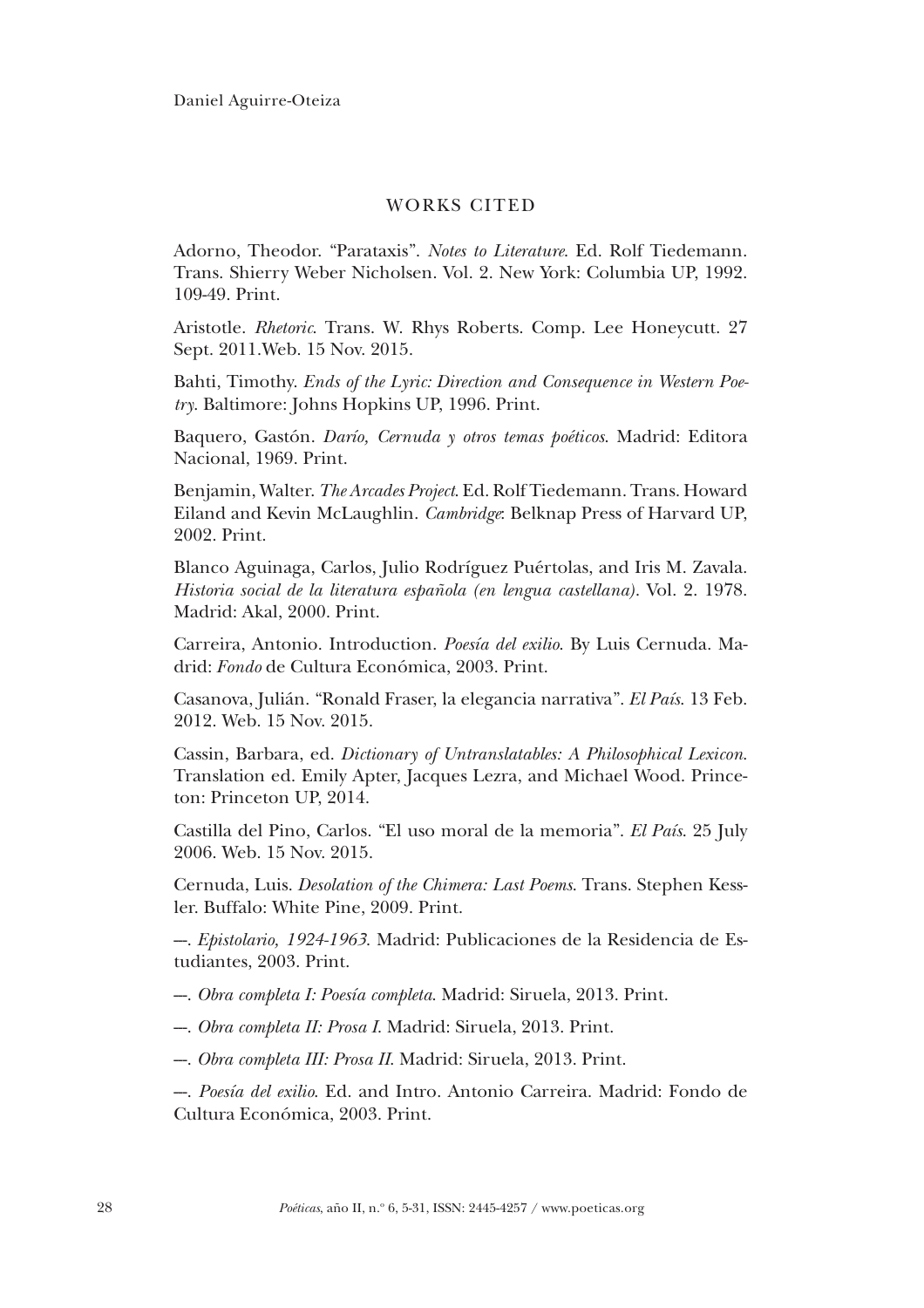Colmeiro, José F. "A Nation of Ghosts? Haunting, Historical Memory and Forgetting in PostFranco Spain". *452°F: Journal of Literary Theory and Comparative Literature* 4 (2011): 17–34. Print.

Compagnon, Antoine. *Literature*, *Theory, and Common Sense*. Trans. *Carol Cosman*. 1998. Princeton: Princeton UP, 2004. Print.

Cruz, Juan. "García Lorca es todos los muertos". *El País*. 19 Sept. 2008. Web. 15 Nov. 2015.

Culler, Jonathan. "The Language of Lyric". *Thinking Verse* 4.1 (2014): 160-76. Print.

---. *Theory of the Lyric*. Cambridge: Harvard UP, 2015. Print.

De Villena, Luis Antonio. "Luis Cernuda, entre el exilio y sus metáforas". Introduction. *Las nubes – Desolación de la quimera*. By Luis Cernuda. Ed. De Villena. Madrid: Cátedra, 1984. 11-57. Print.

Dobry, Edgardo. "Cernuda y Las nubes (1937-1940)". *Laboratorio de poesía*. Web. 15 Nov. 2015.

Faber, Sebastiaan. "Español sin ganas: 50 años sin Luis Cernuda". *La Marea*. 5 Nov. 2013. Web. 15 Nov. 2015.

Fraser, Ronald. *Blood of Spain: An Oral History of the Spanish Civil War*. New York: Pantheon, 1979. Print.

---. *Recuérdalo tú y recuérdalo a otros: historia oral de la guerra civil española*. Barcelona: Editorial Crítica, 1979. Print.

García Montero, Luis. "De mayor quiero ser Federico García Montero". *El Cultural*. 20 Mar. 2003. Web. 15 Nov. 2015.

---. *El sexto día*. Madrid: Debate, 2000. Print.

García Posada, Miguel. "¡Ya se fueron!" *El País*. 15 Nov. 1996. Web. 15 Nov. 2015.

Gaylord, Mary. "The Romance as Poetry Out Loud". The Poetics of Hispanism/Poéticas del hispanismo. Vanderbilt University, Nashville, Tennessee. February 2009. Conference presentation.

Gil de Biedma, Jaime. "Como en sí mismo, al fin". *El pie de la página: ensayos 1955-1979*. Barcelona: Crítica, 1980. 331-47. Print.

Gracia, Jordi, and Domingo Ródenas. *Historia de la literatura española. 7. Derrota y restitución de la modernidad: 1939-2010*. Barcelona: Crítica, 2011. Print.

Graham, Helen. *The Spanish Civil War: A Very Short Introduction*. New York: Oxford UP, 2005. Print.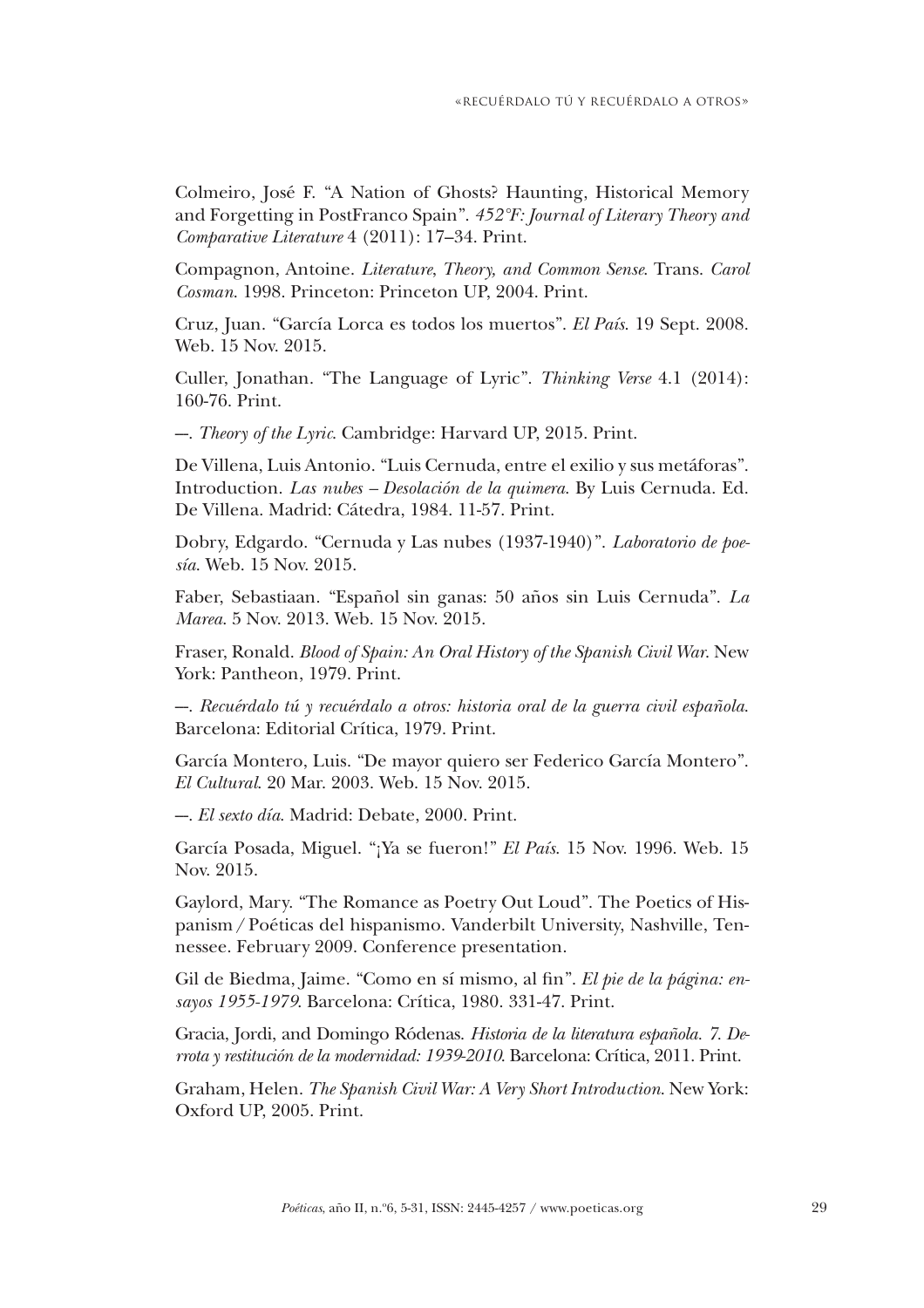Jiménez Fajardo, Salvador. Introduction. *The Word and the Mirror: Critical Essays on the Poetry of Luis Cernuda*. Ed. Jiménez Fajardo. London: Associated UP, 1989. 11-43. Print. Harris, Derek. *Luis Cernuda: A Study of the Poetry*. London: Tamesis, 1973. Print.

---. "La poesía de Luis Cernuda". *Obra completa I: Poesía completa*. By Luis Cernuda. Madrid: Siruela, 2013. 45-96. Print.

Labanyi, Jo. "Testimonies of Repression: Methodological and Political Issues". *Unearthing Franco's Legacy: Mass Graves and the Recovery of Historical Memory in Spain*. Ed. Carlos Jerez-Farrán and Samuel Amago. Notre Dame: U of Notre Dame P, 2010. 192-205. Print.

Labanyi, Jo, and Helen Graham. *Spanish Cultural Studies. An Introduction: The Struggle for Modernity*. Oxford UP, 1995. Print.

Levine, Caroline. *Forms: Whole, Rhythm, Hierarchy, Network*. *Princeton: Princeton* UP, *2015.* Print.

Monegal, Antonio. "Pre-texto e intertexto en 'Retrato de poeta', de Luis Cernuda". *Boletín de la Fundación Federico García Lorca* 9 (*1991*): *65-75.*  Print.

Morgado, María. "Caballero Bonald, García Montero y Benítez Reyes recitan su memoria. *El País*. 31 Mar. 2007. Web. 15 Nov. 2015.

Morris, C. B. *A Generation of Spanish Poets*, 1920-1936. London: Cambridge UP, 1971. Print.

Muñoz Molina, Antonio. "Lazos catalanes". *El País*. 22 Sept. 2012. Web. 15 Nov. 2015.

Paz, Octavio. "La palabra edificante". Universidad de México 18.11 (July 1964): 7-15. Print.

Ramazani, Jahan. *Yeats and the Poetry of Death*: *Elegy*, *Self*-*Elegy, and the Sublime*. *New Haven*: *Yale UP*, *1990*. Print.

Richards, Michael. *After the Civil War: Making Memory and Re-Making Spain since 1936*. Cambridge: Cambridge UP, 2013. Print Ricoeur, Paul. *Memory, History, Forgetting*. Trans. Kathleen Blamey and David Pellauer. Chicago: U of Chicago P, 2004. Print.

Rivero Taravillo, Antonio. *Luis Cernuda: años de exilio (1938-1963)*. Barcelona: Tusquets Editores, 2011. Print.

Sahuquillo, Ángel. *Federico García Lorca and the Culture of Male Homosexuality. Trans*. Erica Frouman-Smith. Jefferson: McFarland, 2007. Print.